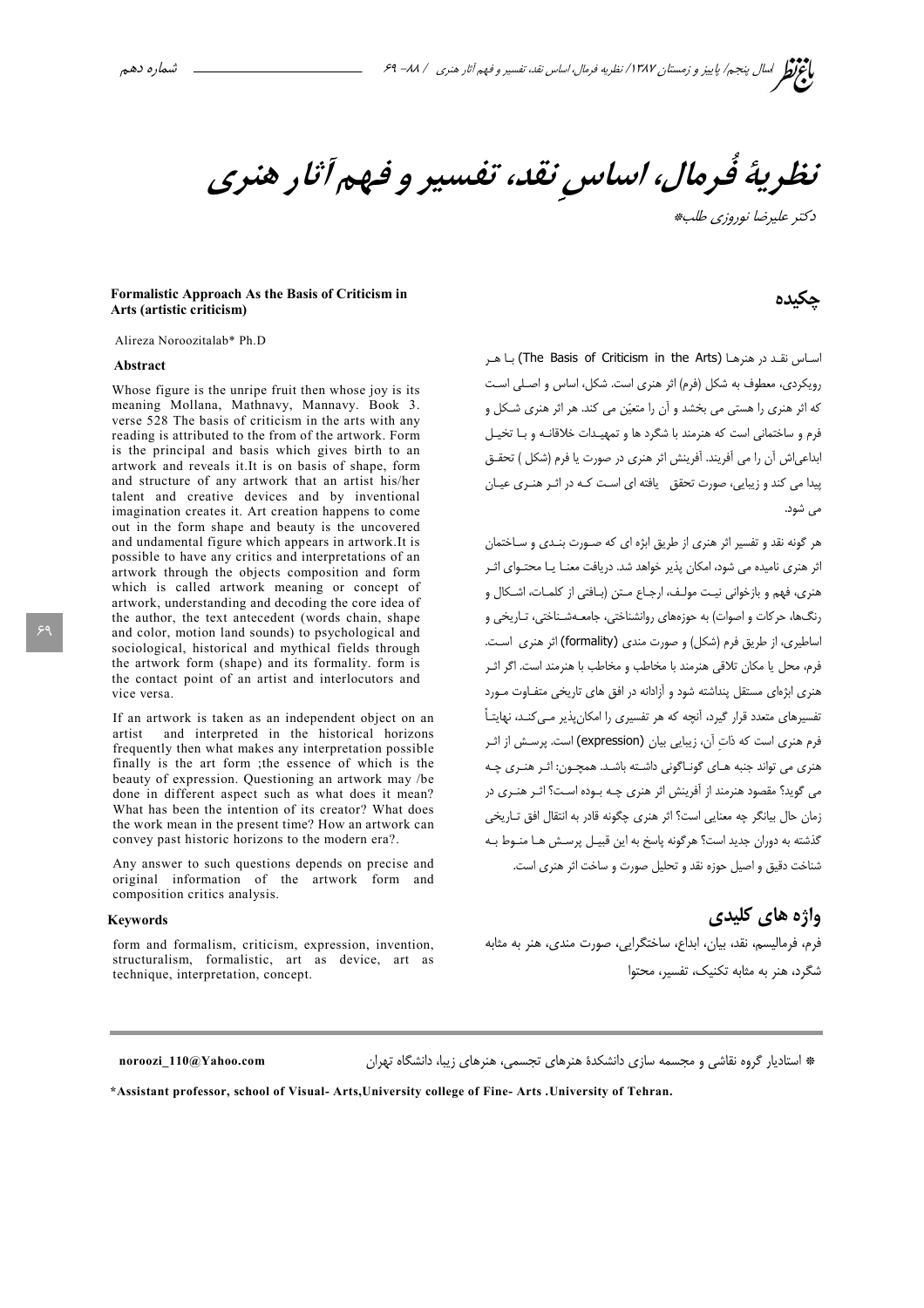#### مقدمه

اول هر میوه جز صورت کی است؟ بعد از آن، لذّت که معنی وی است.

(مولانا، مثنوي معنوي، دفتر سوم ، بيت ۵۲۸)

باعربط

حوزهٔ گستردهٔ نقد، آثار هنری را از جنبههای متفاوتی مورد بررسی و تحلیل قرار میدهد. گرایش های متفاوت نقد، از طریق صورت اثر هنری و دلالتهای معنایی (محتوایی) یا ارجاعاتی که بر اساس ساختمان کلی اثر و فرم بیان است، دریافت پیام را امکان پذیر کرده و نگرش های متنوعی از آنچه که موضوع نقد است، ارائه می کنند. گرایش های نقادان اغلب معطوف به چند رویکرد اساسی نسبت به آثار هنری است که عبارتند از:

الف. نقد عینی ساختمان صوری و شکل اثر هنری (نقد فرمالیستی، نقد ساختاری) زیبا شناسی فرم، هدف این گرایش است. ب. نقد ذهنی اثر برای دریافت قصد و نیت و معنای مورد نظر هنرمند که در اثر هنری تعبیه شده است. (نقد معناگرا، دریافت نیت مولف– هنرمند)

ج. نقد اثر برای دریافت محتوا یا معنای اثر، مستقل از قصد و نیت هنرمند که مبتنی بر این پرسش است : اثر چه میگوید (نقد هم زمانی/ synchronic).

د. نقد اثر برای درک موقعیت های فرهنگی– تاریخی و روانشناختی و جامعه شناختی ای که مولف (هنرمند) در آن می زیسته و به فهم و درک هنرمند شکل داده است (نقد در زمانی / diachronic).

ه. نقد و تفسیر اثر بر اساس افق های تاریخی و فکری مفسر (نقد خواننده محور)

بررسی و نقد اثر هنری، مستقل از هنرمندان و زمان و مکانی که اثر، محصول آن است، تنها به نقد ساختار و شکل عینی اثر می پردازد (objective critic). و معطوف به تحلیل جنبه های زیبا شناختی صورت (Form) است. این گرایش به نام نقد فرمالیستی یا شکل گرا (formalism) شناخته شده است. دریافت پیام، محتوا یا معنی و معنای اثر و همچنین پاسخ به این پرسش که **مولف یا هنرمند چه می گوید؟** از طریق شکل و ساختمان اثر، هدف اصلی نقد معنی گراست که می کوشد ذهنیت خود هنرمند را با تحلیل اثر، بازسازی کند و مقصود هنرمند را کشف کند.

رویکرد دیگر نسبت به اثر هنری بر اساس معنی داشتن خود اثر، مستقل از نیت هنرمند و تاریخ و جامعه و زندگی نامهٔ مولف و سایر زمینه های (contexts) شکل گیری اثر است که «نقد همزمانی» (synchronic) نامیده می شود. پاسخ به این پرسش که اثر، خود چه می گوید؟ محور مرکزی این گرایش در نقد هنری است. معنا را خود اثر و فرم و ساختمان آن می آفریند و نباید در جستجوی معنایی بیرون از اثر بود. شایان ذکر است چنانچه نقادی معتقد باشد که زمینه های اجتماعی و پیش زمینه های ذهنی مولف/هنرمند و قصد و نيت او مبدأ و منشأ تحقق فرم معنا داري براي بيان هنري، شده است، لزوماً بايستي از طريق فرم و ساختمان اثر هنري كه معلول علت آفرینش اثر هنری است، در جستجوی معنا بود.

اگر معنا بر اساس قرار دادن فرم در زمینه (cotext) ای که نقاد تعیین کنندهٔ آن است تحقق پیدا می کند، می توان در هر زمان و هر مکان و بر اساس پیش زمینه های متفاوت، متغیر و متضاد نقاد و نقادان، متن را وادار به تولید کثرات معنایی غیر قابل شمارش کرد. در این صورت، متن و ساختمان و فرم آن فاقد هر گونه اصالت ذاتی به عنوان اثر هنری و فاقد هر گونه اصالت معنایی به معنایی به عنوان «اثر هنري معنا دار» خواهد بود. زير هر اثري با قرار گرفتن در زمينه اي خاص، مبدّل به اثر هنري مي شود و برعكس هر اثر هنری با خروج از زمینه ای که در آن استقرار یافته، مبدّل بر اثر غیر هنری خواهد شد. در نتیجه، معنا، در موقعیتها و زمینههای متفاوتی که اثر یا اثر هنری در آن مستقر میشود، دچار تکثرهای متضاد، همگون، متنوع خواهد شد. چنین رویکردی در نقد، نتیجه اش متلاشی شدن مرزهای بین فرم های هنری و فرم های غیر هنری است. زیرا امر خارج از ذات فرم یعنی context است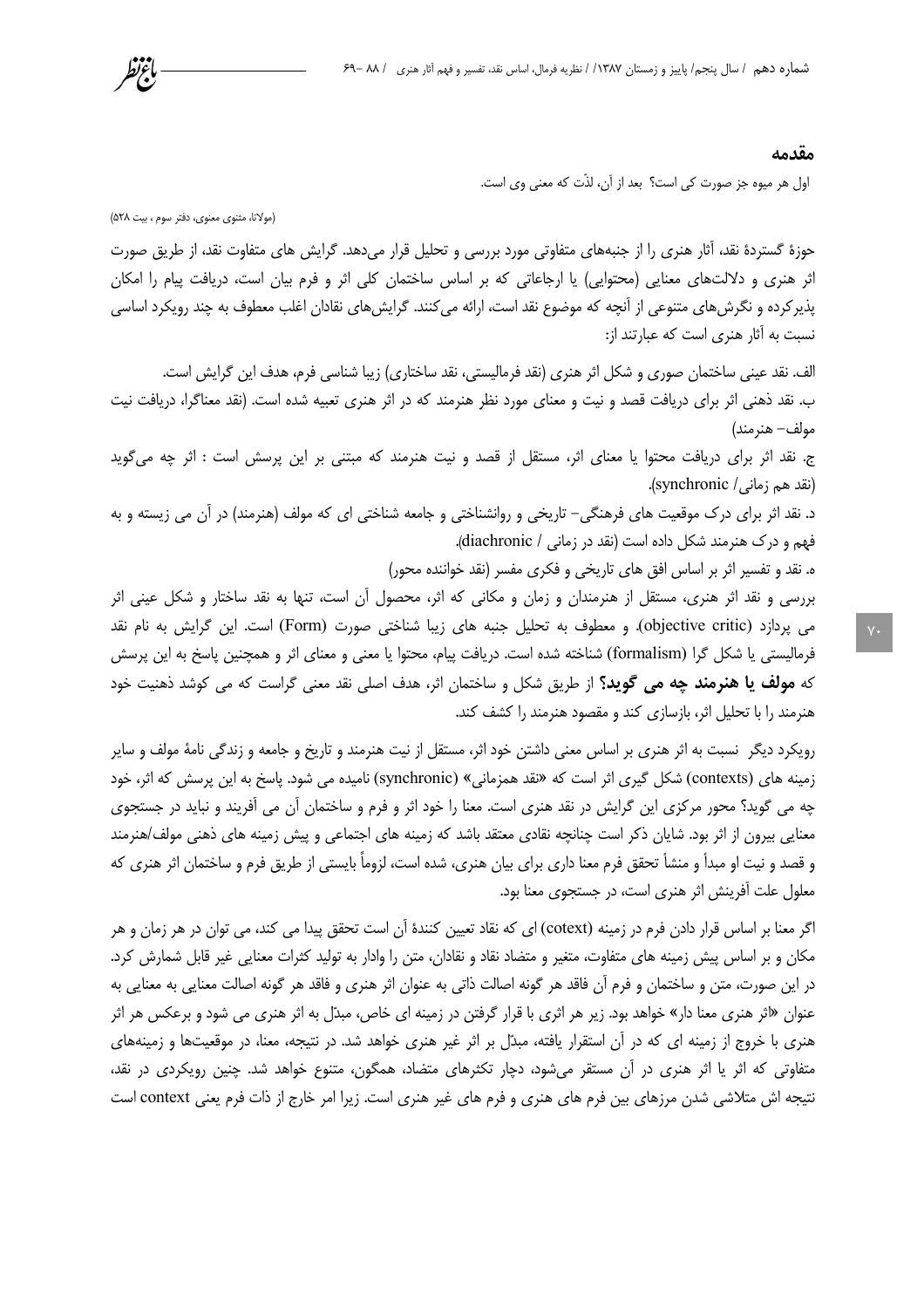كه تعيين مي كند اين فرم، هنري است يا غير هنري! و اين تعيين، مدام با تغيير زمينه ها به ضد خود هم تبديل خواهد شد. معناي اثر هم از وضعیت نا استواری تبعیت می کند که فرم و ساختمان اثر، دستخوش آن شده است و نتیجه، بحران معناست.

نقد اثر هنری بر اساس تحمیل این پیش زمینهٔ ذهنی علم جامعه شناسی بر اثر هنری که : «هنر محصولی جامعه شناختی و أيينهٔ اجتماع است». به نقدهای اجتماعی و جامعه شناسانه و تاریخی ای شکل داده که اثر هنری را محصول دگرگونی های اجتماعی در طول زمان و بررسی هنر را فقط از دیدگاه تاریخی موجه و علمی قلمداد می کند.

تحدید هنر و اثر هنری و مخاطب اثر هنری، نتیجهٔ این قبیل رویکرد های افراطی به اثر هنری در مقابل تفریط های یاد شده است.

گرایش های دیگر نقد، همچون نقدهای ایدئولوژیکی، نقد های اخلاقی، نقد های اسطورهای و نقدهایی با رویکردهای روانشناختی، دینی و فرهنگی به معنی خاص و عام کلمه در حوزهٔ یکی از گرایش های کلی یاد شده در نقد قرار می گیرند. فرضیه ای که در این مقاله مورد بررسی و تحلیل و نقد قرار می گیرد، این است که: «**بنیان اصلی گرایش های نقادانه نسبت به اثر هنری، با** هر رویکری که نقادان نسبت به اثر هنری دارند، مبتنی بر فرم و ساختار و شگردهای ابداعی هنرمند است که در اثر هنري تحقق پيدا كرده است».

نقادان با قرار دادن اثر هنری در زمینه های مختلف تاریخی و اجتماعی و ارجاع عوامل بیانی اثر که مبتنی بر تقلیل آن عوامل به نشانه های زبانی یا تصویری و حرکتی و آوایی است، و با قرار دادن نشانهها در دستگاههای دلالت گر (دستگاههای زبانی و نشانهای) و ارجاع نشانه ها از طریق نظام های دلالتگر به مفاهیم و معانی و مضامین و روایات و بیان حالات و عواطف، رویکرد های متفاوتی را در نقد هنری ارائه یا پیشنهاد می کنند. در یک تقسیم بندی کلی و بنیادین، یا اثر، خود، سخن میگوید و یا در برابر ذهنيت نقاد و مفسر، صامت مي ماند تا در سخن مفسر، پنهان شود؟ ناگفته نماند كه بعضي از نقادان و مفسران، مدعي آن اند كه اثر را به سخن وا میدارند. این ادعا قابل مناقشه است. الف: نقادان، با چه روش هایی اثر یا متن را به سخن وا می دارند؟ ب : از كجا معلوم است که نقادان، ذهنیت و سخن خویش را به متن یا اثر تحمیل نمی کنند و آنگاه مدعی می شوند که متن را به سخن وا می دارند؟ ج : نقادان، متن را به سخن وا نمی دارند. بلکه متن را با تفسیر خود، مقید و محدود می کنند که منطبق با ارجاعاتی شود كه آنها متن يا اثر را وادار به آن ارجاعات كرده اند. ارجاعاتي كه مي تواند سياسي/ اجتماعي، زماني/ تاريخي و مكاني/ جغرافيايي و به طور کلی، گزینشی باشد بر اساس خواست و طلب مفسر!

هدف این مقاله طرح مسائل بنیادین و اساسی نقد و تفسیر و تحلیل آثار هنری و کوشش برای یافتن پاسخ هایی مستدل برای مفتوح نگه داشتن عرصهٔ نظر در حوزهٔ نقد و تفسیر است. هر نظریهای در ذات خود، اثبات پذیر و ابطال پذیر است. زیرا هیچ سخنی تمام نیست زیرا آدمی هنوز می اندیشد و سخن آخر و آخرین سخن، ایده آلی دور از دسترس است اما نظر پردازان، اغلب به سوی این ایده آل گرایش دارند.

## تحلیل رابطه فرم و محتوا، صورت و معنا در اثر هنری

هر اثر هنری شکل و صورتی از بیان است که حامل محتوا یا مقصود یا موضوع و سوژهای است و امکان برداشت و تفسیرهایی را برای انتخاب فراهم می کند. اگر اثر هنری به مثابه ابژهای تلقی شود که بیانگر درک زیبا شناختی هنرمند است، بررسی و تحلیل نسبت صورت و محتوای اثر که مبتنی بر نگرش زیبا شناسانهٔ هنرمند نسبت به فرم یا موضوع یا سوژه است، اساس هر گونه دریافت و فهم و تفسير و نقد اثر هنري به شمار مي رود كه الزاماً بايستي از طريق فرم يا شكل بيان تحقق پيدا كند. بيان هنري قابل اطلاق به ماهیت تجسم بخشیدن و شکل آفرینی ابداعی هنرمند است موضوع یا سوژه و روایت در چنین بیانی که فرمالیسم صرف نامیده می شود، فاقد اهمیت است. اگر فرض شود که لفظ هنر، قابل اطلاق به محتوا و موضوع و سوژه و روایت و قصد و نیتی است که هنرمند اثر هنری خود را بر اساس اصالت بخشیدن به آن آفریده باشد، در این گونه بیان، موضوع امری اصیل و فرم بیان، در خدمت ابلاغ موضوع و امری فرعی به شمار می رود و به عبارتی فرم در خدمت موضوع، سوژه و محتوا قرار دارد. حتی در این قبیل أثار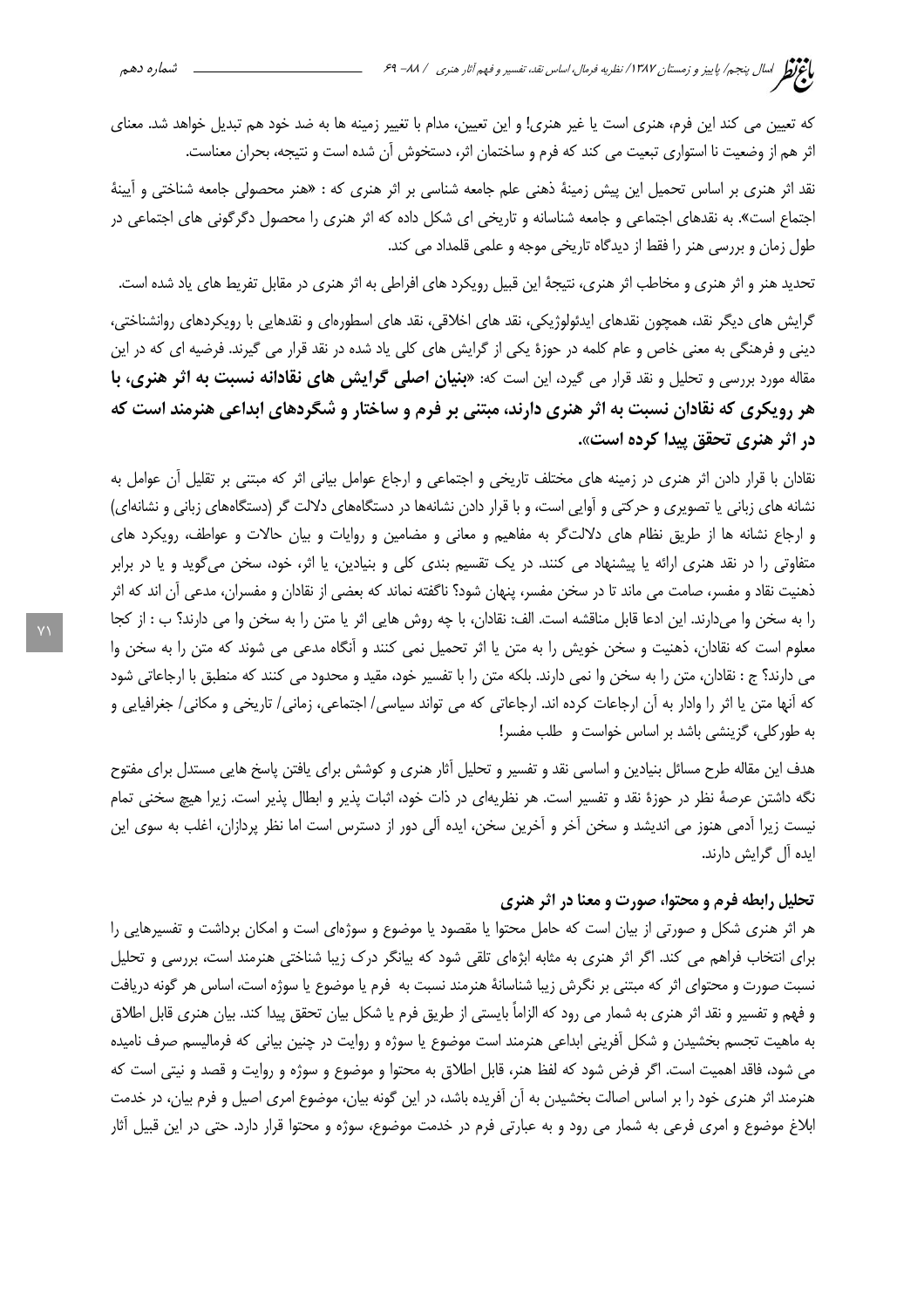هنری که محتوا و پیام اثر که می تواند اخلاقی، انقلابی، انسانی و معنوی و اجتماعی به معنای وسیع کلمه باشد، مخاطب اثر هنری از طریق فرم و شکل بیان است که می تواند با اثر ارتباط پیدا کند.

باغرنظر

در چنین حالتی، اثرهنری، رسانهای ارتباطی برای ابلاغ و انتقال محتوا و موضوع، بدون هرگونه قید ترجیحی، همچون سایر رسانههای ارتباطی است. به عنوان مثال : دستگاه زبان و کاربران أن به صورت گفتاری و نوشتاری، رسانه ای برای انتقال پیام و محتواست که به ناچار با دستگاه های دلالت گر سر وکار دارد. یعنی دال در دستگاه دلالت (زبان) به مدلولی دلالت می کند. دال ها می توانند واجد کیفیتی هنری باشند یعنی فرم بیان دال ها، فرمی هنری باشد که با اَفرینش شگردهای هنری از طریق دخل و تصرف خلاقانه در دستگاه زبان، بیانگری کنند. در این صورت، هنر و بیان هنری وسیلهای برای انتقال محتوا به مخاطب از طریق دستگاه های دلالت (زبان) به معنای وسیع کلمه است. فرم بیان در خدمت موضوع قرار داشته و در نتیجه فاقد استقلال ذاتی است. نظریهٔ تعهد اجتماعی هنر نشان می دهد که هنر، وسیله ای برای انجام هدفی اجتماعی است. مقید به امر برون ذاتی و فاقد استغنای درونی است. اصالت بخشیدن به جنبه های موضوعی هنرکه معطوف به امور ذهنی همچون پیام اثر و نیت و قصد مولف و هنرمند و نظريهٔ دريافت مخاطب است، لزوم بررسي و تحليل ماهيت امور ذهني را مطرح مي كند. ابلاغ مفاهيم و دريافت هاي ذهني به وسيلهٔ دستگاههای دلالتی و از طریق نشانه های زبانی در قالب های گفتاری، نوشتاری، تصویری و تجسمی، حرکتی، آوایی (صوتی) امکان پذیر است. این قبیل نشانه ها در زبان معیار، کاربردهای انتقال مقاصد و مفاهیم را عهده دارند و مخاطب با علم به قواعد دستگاه های زبانی و دلالت گر، از طریق دالها (نشانهها) می تواند مدلول ها (معانی و مفاهیم و مقاصد) را دریافت کند. هنرمندان در آفرینش فرم های هنری، این قبیل نشانه های زبانی را به عنوان مادهٔ اولیهٔ ابداع صورت یا فرم های هنری به کار می گیرند و با دخل و تصرف در بافت کلمات، تصاویر، اشکال و آواها و حرکات، شعر، و هنرهای تجسمی، موسیقی، رقص می آفرینند. هر گونه دخل و تصرف در مادهٔ اولیه ای که هنرمند از آن، صورت هنری یا فرم و شکل هنری می آفریند، در اولویت نخست بر اساس تصوری از زیبایی فرم است که می تواند دلالت های معنایی را هم به صورت انضمامی و فرعی به همراه داشته باشد. نظریهٔ تعهد اجتماع هنر بایستی به این نکته توجه داشته باشد که آنچه تعهد اجتماع هنر نامیده می شود معطوف به امر انضمامی هنر است نه شکل و فرم هنری. مگر اَن که هنرمند را علاوه بر تعهد اجتماعی در مضمون و موضوع اثر هنری اش، ملزم به تعهد هنری در ابداع شکل و فرم زیبا، خلاق و اَفرینش هنری بدانیم. در این صورت، هنرمند برای انجام رسالت اجتماعی اش نمی تواند به سخنرانی ها و نوشته هایش و فعالیت های سیاسی و حزبی بسنده کند. بلکه باید آثاری هنری بیافریند که محتوای آن محتوایی در راستای تحقق رسالتش باشد. یعنی اّفرینش های هنری با مضامین اجتماعی! ابداع و اّفرینش فرم های هنری بایستی معطوف به هدف مذکور باشد. اما تحقق زیباترین و هنرمندانه ترین فرم و شکل ممکن برای انجام رسالت هنرمند چگونه امکان پذیر است؟ شاعر همچون پیکرتراش، با تراش کلمات، اثر هنری می آفریند. شاعر همچون سنگ تراش که سنگ را برای مصالح ساختمانی میتراشد تا مصرف شود یا همچون سخنوری که کلام را برای مقاصد خویش ٍ مصرف میکند، عمل نمی کند، بلکه هدف اصلی او آن است که از طریق تراش کلمات، همچون پیکر تراش، امکان درخشش زیبایی را فراهم کند و به عبارتی ماده را درخشنده کرده و یا به درخشندگی وادارد. همچنان که هیدگر در «راههای گیلی» نوشته است : مجسمه ساز سنگ را به همان نحوه به کار می برد که شاید سنگتراش به کار می برد، مع هذا مجسمه ساز آن را مصرف نمی کند. نقاش نیز مواد رنگین را همانند صنعتگر به کار می برد، مع هذا در این جا نیز رنگ ها مصرف نمی شوند بلکه شروع به درخشش می کنند. به هر صورت در کار اثر هنری هیچ جا نشانی از مادة كار نيست [كوكلمانس ١٣٨٢: ٢١٢] `.

تحقق رسالت اجتماعی هنرمند در عالم هنر، مبتنی بر أفرینش فرم های هنری است و به عبارتی، هنرمند از طریق ابداع فرم های هنری است که می تواند رسالت اجتماعی خود را به نحو احسن به انجام رساند. نظریهٔ فرمالیسم کارآیی خود را در ژانرهای اجتماعی و انقلابی و سیاسی گرایش های هنری نیز به اثبات می رساند. مشروط بر این که این نظریه به صورتی دقیق و علمی و با پرهیز از پیش داوری ها و سو تفاهم هایی که در تفسیر از هر نظریه ای، مفسران ناخواسته دچار آن می شوند، مورد مطالعه و بررسی قرار گیرد. هرگونه تفسیری، معتبر یا نامعتبر از طریق «شکل بیان»، امکان پذیر است. شکل بیان میتواند بر اساس زبان معیار در گفتارها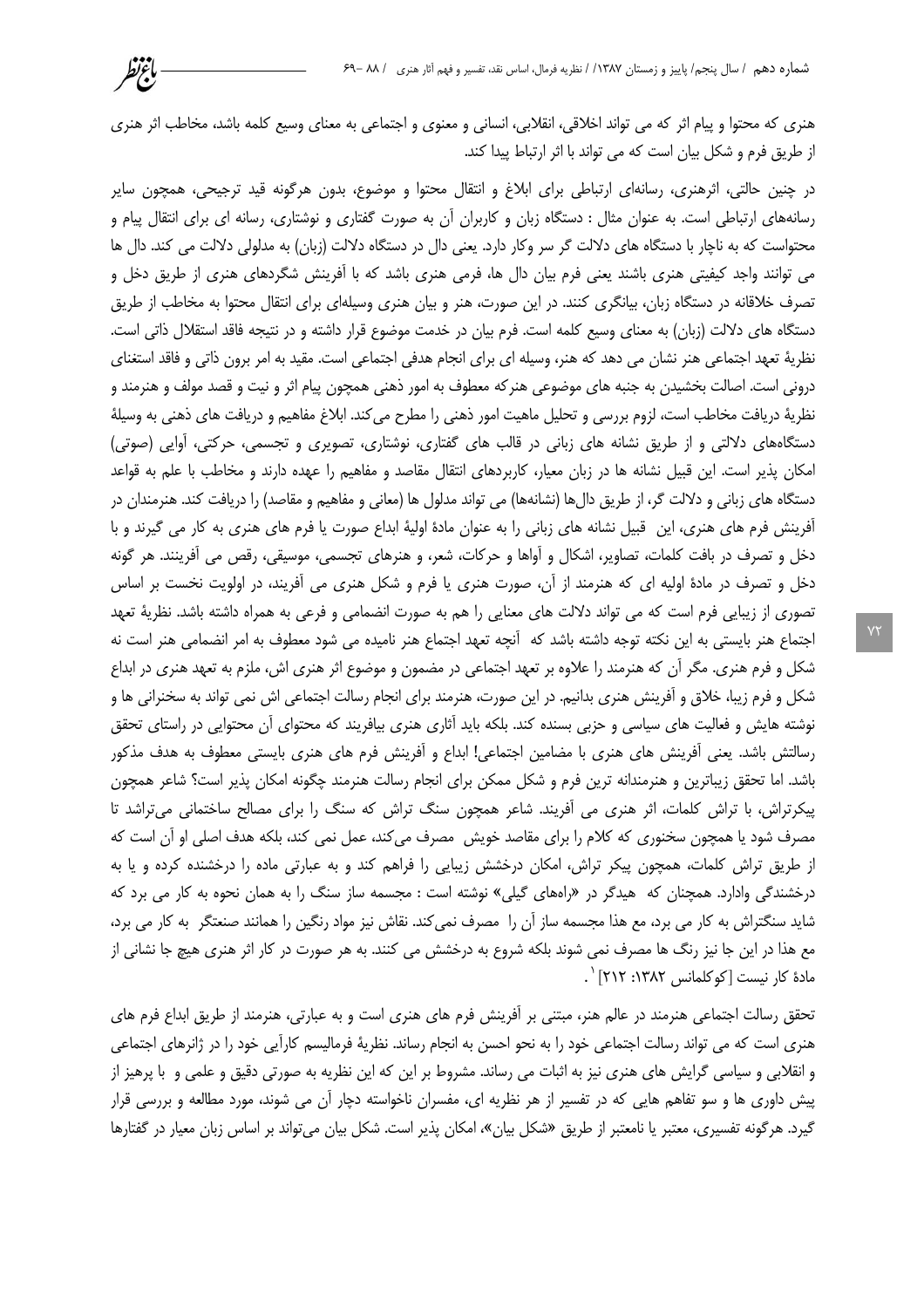و نوشتارهای روزمره تحقق پیدا کند. لفظ هنر را نمی توان به این قبیل از اشکال بیان اطلاق کرد. بلکه «شکل بیان» بایستی ماهیتی زیباشناختی و هنری داشته باشد و به عبارتی شکل بیان بایستی واجد کیفیت هنری و زیبا شناختی باشد تا به عنوان اثر هنری و یکی از مصادیق تحقق هنر به شمار آید. نظریه فرمالیسم جنبه های کیفی بیان هنری را مورد بررسی و تحلیل قرار می دهد و هیچ گاه رسالت اجتماعی و تعهد هنرمند را نفی نکرده است. بلکه اًن را به عنوان امر تعیین کنندهای برای تعین کیفیت آثار هنرمندان به شمار نمی آورد. به کار گیری عبارتی همچون فقدان اهمیت موضوع در نظریات فرمالیست ها این سو تفاهم را ایجاد کرده است که این نظریه با طرد اهمیت موضوع و محتوا در هنر، رسالت اجتماعی هنر را نفی کرده است. از طرفی دیگر، آثار هنرمدرن در گرایش هایی که در آن تعهد و رسالت اجتماعی هنر را نفی می کند، از دست آورد های نظری فرمالیست ها برای توجیه عملکرد خود سوء استفاده می کنند. نظریه فرمالیسم دربین دو نیروی مخرب سوء تفاهم و سوء استفاده قرار گرفته و در نتیجه همواره مورد آماج حملات حکومت های ایدئولوژیکی و روشنفکران متعهد و آزادی خواه است. شایان ذکر است که حتی «سارتر» با تعهدی که به رسالت اجتماعی هنر و هنرمند دارد، گفته است:

«زیبایی فقط موضوع هنر نیست، بلکه گوشت و خون و همهٔ موجودیت هنر است. مالیدن ناشیانه رنگ ها روی بوم، نقاشی محسوب نمي شود» [سارتر، ۱۳۸۰: ۵۲].

دلالت های معنایی آثار هنری امری ذهنی اند. چون اغلب اذهان مبتنی بر پیش تصورات و پیش زمینه داروی های غیر همگون شکل گرفته است، در نتیجه، اذهان بر اساس نسبت یک طرفه ای که با اشکال هنری پیدا می کنند، دریافت های معنایی متکثری خواهند داشت که می تواند در بعضی موارد نسبت به قصد و نیت هنرمند، نامعتبر هم باشد. حتی اگر اثر هنری را به مثابه متنی مستقل از هنرمند به عنوان متنی که حامل معنا یا پیامی است، بدانیم، مسأله دریافت مخاطب با توجه به کیفیت های متفاوت نظام ذهنی مخاطبان، دچار کثرت ها، فهم های متناقض، تفسیرهای معتبر و نامعتبر خواهد شد.

اثر هنری کیفیتی مستقل از تحقق معنا و محتوایش در ذهن مخاطب دارد و مقید به احساسات مخاطبان نیست زیر اثر هنری با استقلال شکل می تواند منشاء بروز احساسات متفاوت و متناقض در مخاطبانی باشد که قابل پیش بینی نیستند و در هر دوره وافق تاریخی، نسبت به اثر هنری واکنش های متفاوتی را از خود بروز داده و قرائتهای متفاوتی از برداشت های خود عرضه می کنند. در چنین مواجهه ای با آثار هنری، ذهن مخاطب به عنوان منشاء اعتبار در فهم اثر هنری، نسبت به اثر هنری تقدم پیدا می کند. نظریهٔ فرمال، هیچ گاه چنین رویکردهایی را نسبت به اثر هنری انکار نکرده است. بلکه بر استقلال اثر هنری و اعتبار اثر هنری در شکل بیان تأکید دارد و رویکرد ها متکثر و تفسیر های متفاوت را که سعی در کشف معنای اثر یا تفسیر اثر در افق تاریخی و فکری مفسر دارد، اصیل نمیداند. اما در این که موضوع هنر، فرع لازم مبتنی بر اصالت فرمهای هنری است، اذعان دارد.

مفسران در تحلیل ساختار و فرم هر اثر هنری بایستی به ماهیت سوژه و خصوصیات آن را که همان ذهنیت مفسر در فهم اثر هنری از طریق شکل بیان است، مورد نقد و پرسش قراردهند و روش گفت و گوی مفسر با متن را بر اساس رویکردی که نسبت به آن دارند، تييين كنند.

### خصوصيات سوژه

**الف.** قوای ذهنی یا ذهنیت ها نیروهای بالقومای اند که دائماً مبدّل به فعالیتهایی می شود که کیفیات روحی و روانی نامیده مي شوند.

ب.کيفيات روحي و ذهنيت ها، حالات معارض و متضاد با يکديگر داشته و غالباً به ضد خود تبديل مي شوند. حالات و فعليت هايي همچون: شاد/ غمگین، شک/ یقین، عشق / نفرت، کفر/ ایمان، خشم/ مهر و محبت و ….. این قبیل فعلیت ها، اعتباری اند و اعتبار و قوام آنها منوط به ذهن است. و ماهيتي كاملاً متفاوت با امور عيني و ابژه ها دارند.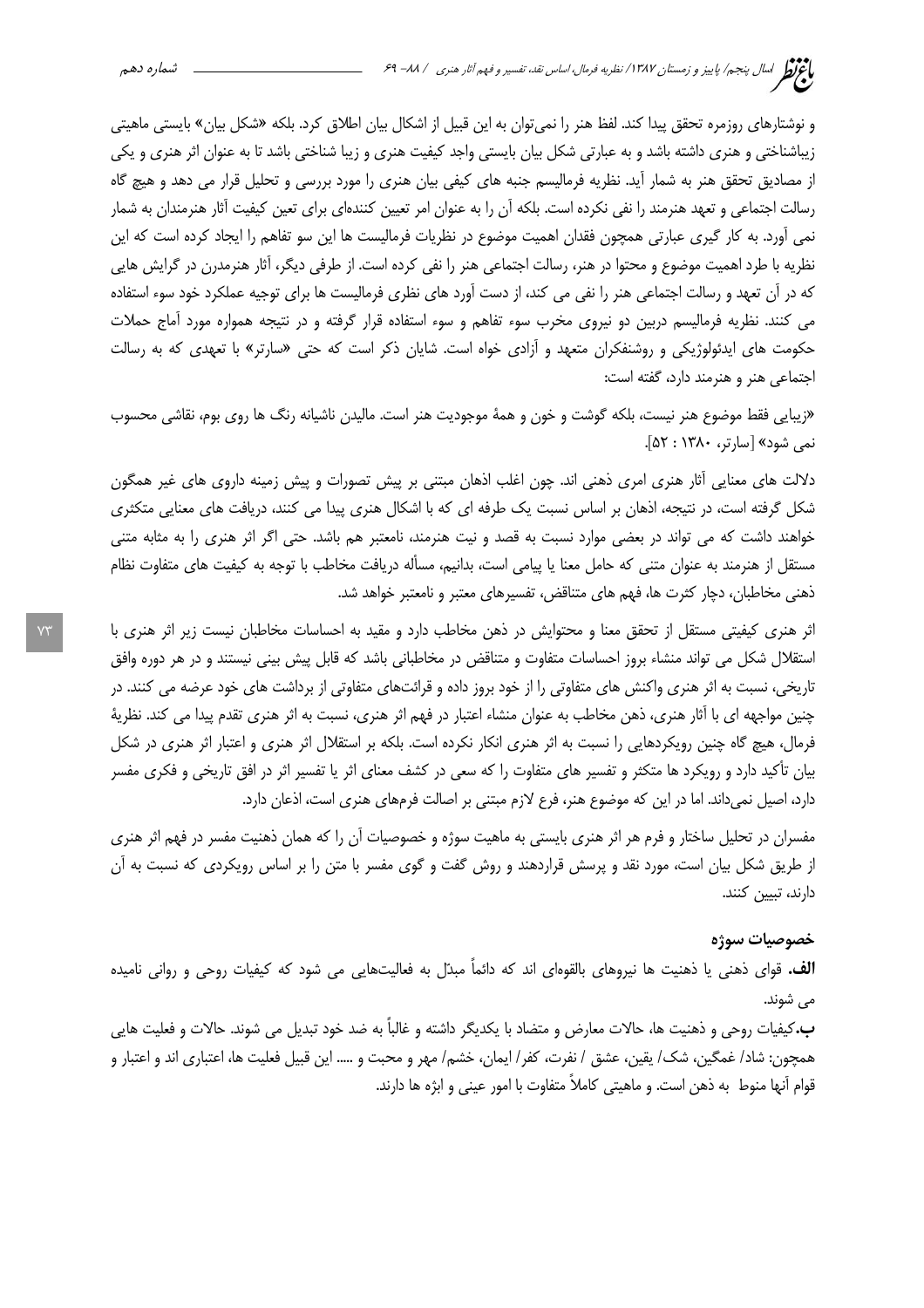ج. دارای توالی زمانی اند و در نتیجهٔ این توالی زمانی، در ظرف مکان بایستی تحقق پیدا کنند. پس دارای توالی مکانی اند و در نتیجه واجد توالی در مفهوم! ذهنیت، با خصلت توالی زمان و مکان قادر به توصیف است و به عبارتی دیگر هر توصیف ذهنی در ظرف زمان و مکان تحقق پیدا می کند. تنوع ذهنیت ها و زمان و مکان در دوران تاریخی متفاوت منجر به تنوع فهم ها و توصیفات و قرائت های متفاوت از ابژه ای ثابت می شود که جملگی نسبی اند.

باءتظر

این نسبتها رابطهٔ خود را با اشیا از کیفیات متنوع و متضاد ذهن کسب میکنند. نسبت یک طرفهٔ ذهن با اشیا بر اساس موقعیتهای هر ذهنیتی که مدام در تغییر و تحول است با پیش داشت ها و پیش تصورات و پیش فهم هایش و اعتبار ذهنیت ها جایگزین اعتبار مستقل اشیاء می شود و فهم های متعددی را که اغلب نسبی اند، ایجاد می کند.

د. کیفیات ذهنی، قابل تحقق در خارج نیستند زیرا اموری مجردند و قابل تجسم به شکل صورت های عینی نمی باشند. به همین جهت علائم و نشانه ها به عنوان وسیله ای برای بیان حالات درونی به کار گرفته می شوند. زبان به معنی وسیع کلمه که نشانه ها بخشی از آن به شمار می روند، بر اساس چنین نیازی شکل گرفته است. از طرفی حالات و کیفیات روحی در رفتار و حالات چهره و

اعضا، به صورت نشانه هاي متنوع و متفاوت ظاهر مي شود. همچون سرخي چهره به نشانه شرم يا خشم يا تب و يا حالاتي ديگر! بديهي است كه نشانهٔ يک حالت، بالذَّات با ماهيت و نفس الامر آن حالت متفاوت است و به عبارتي دال يا نشانه با مدلول يا آن چه که دال به أن ارجاع دارد، به ترتیب، ماهیتی محسوس و نا محسوس دارند. در نتیجه یک دال یا نشانه می تواند به مدلول های متفاوت دلالت كند و از طرفي مدلول هاي متفاوت يا حالات و كيفيات ذهني متفاوت تحت دالي واحد بروز مي كند.

هم چنان که نشانه های متفاوت نیز می توانند به یک مدلول واحد دلالت کنند. همچون رنگهای قرمز، سبز که در فرهنگ های مختلف به مفهومی واحد همچون عشق می توانند دلالت داشته باشند. از طرفی دیگر حالات درونی که تحت علائم بیرونی ظاهر می شوند، مبتنی بر انگیزه های متفاوتی است که به هیچ وجه در علائم بیرونی قابل ظهور نیستند. به عنوان مثال، حالت خشم با مجموعه نشانه هایی در چهره و اندام به صورت نشانه های خشم (و نه خود خشم که فعلیتی مجرد است که در نفس آدمی متحقق شده است) بروز پیدا می کند. مبداء و علت خشم را نمی توان از طریق نشانه های آن دریافت. از طرفی دیگر مجموعه نشانه هایی که به حالت باطنی اَدمی همچون خشم می تواند دلالت داشته باشد، همان نشانه ها می توانند به حالت شوق و هیجان نیز قابل دلالت باشند و در نهایت، بازیگری توانا، می تواند نشانه های خشم یا هیجان و تب و تاب را با هنر بازیگری، بیافریند بدون آن که خشم به عنوان فعلیتی نفسانی در او محقق شده باشد. معضلات کشف نیت مولف و قصد هنرند و انگیزه هنرمند و معنای اثر هنری مبتنی بر این نکتهٔ بنیادین است که : نشانه ها و نمادها و علائم، دلالت ذاتی به مفاهیم خود ندارد و در زمینه ها، بافتها و متنهای متفاوتی که قرار می گیرند، معانی متکثری پیدا می کند.

هرگونه بیان از جمله بیان های نمادین، نشانه ای و علائم و اشکال و تصاویر و شمایل ها و نمایه ها، فرم هایی اند که می توان لفظ کلی «متن» را به آن اطلاق کرد. متن هایی که در قالب های مختلف بیان شکل گرفته اند. اصیل بودن متن به ساختار و شکل و نوع بافت آن است. جوهرهٔ هر اثر هنری نیز در فرم بیان هر متنی است که می تواند هم به صورت مستقل مورد نقد و تحلیل قرار گیرد (نقد فرمالیستی)، و هم می تواند از طریق شکل و بافت و ساختمان متن، آن را مورد تفسیر محتوایی (نقد موضوعی) قرار داد. در نقد موضوعی، فرم هنری است که حوزه های کلی و عمومی و محدودهٔ نقد موضوعی را متعین می کند. ۲

با این تذکر که هر متنی در یک متن اجتماعی و تاریخی است که استقرار پیدا کرده و تفسیر می شود، آدمی نسبت به بروز حالات باطنی خویش آگاهی داشته و می داند که حالات درونی اش از توالی و تعاقب و شدت و ضعف برخوردار است. در بروز حالات درونی، علائمی ظاهر می شود که همچون حالات روحی با توالی و تعاقب و شدت و ضعف همراه است. تحقق این علائم در خارج، در توالی های زمان و مکان و به صورت علائم پیوسته (فرم های متنوع بیان) برای بیان رخدادهای باطنی است که توالی مفهوم و مفاهيم را در ذهن مخاطب به وجود مي آورند.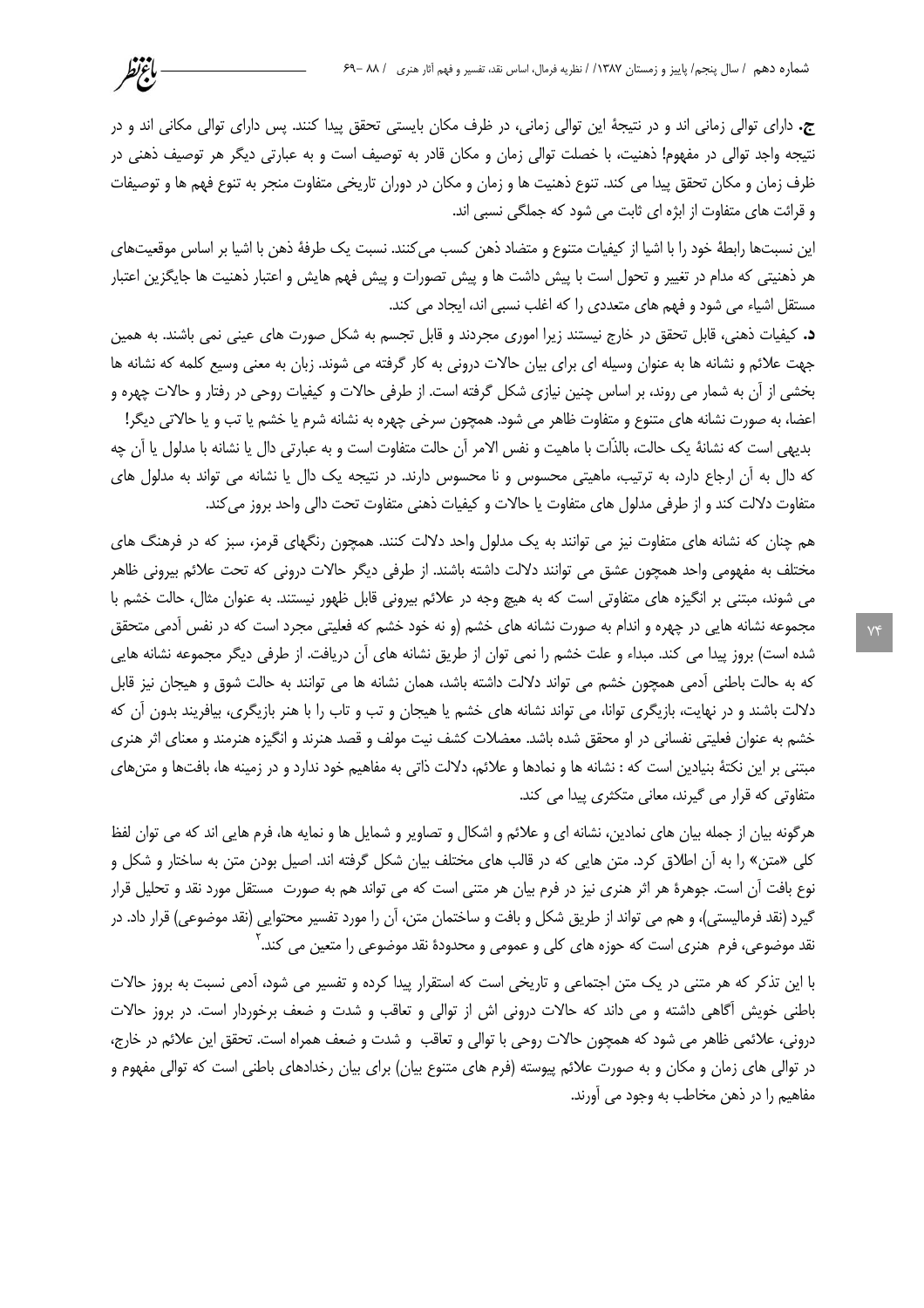در هنرهای تجسمی خصوصاً عکاسی، نقاشی، مجسمه سازی، فرم های بیان، فاقد توالی زمان و مکان است و تصویر، ثابت و در لحظه متوقف شده است و به عبارتی، فرم، فاقد حرکت است. در نتیجهٔ ثبوت زمان و مکان در نحوهٔ بیان،امکان بروز مفهوم یا مفاهیم که وابسته به توصیف اند، منتفی می شوند یا به حداقل بیان ممکن در یک تصویر و شکل و تنزل پیدا می کند. فقدان توصیف در بیان تجسمی حاکی از کم اهمیت شدن موضوع در اثر هنری است و به همین دلیل است که فرم در هنر های تجسمی اصالت بارزتری نسبت به سایر هنر ها یافته است.

مي دانيم كه پيش ديد/ fore-seeing/ پيش فهم يا پيش مفهوم (تصور)/fore-conception/ پيش داشت fore –having/ پيش دانسته per understanding همواره با هر فهمنده ای همراه است. و به تفسیرها شکل می دهد. همچنین می دانیم که الفاظ برای بیان مقاصد و مفاهیم وضع شده اند و به صورت قرار دادی مفاهیم ذهنی را منتقل می کنند. چون مفاهیم در ذات می توانند، والا و متعالی و الهی باشند، زیبا به شمار می روند. در تقابل با مفاهیم متعالی، برخی مفاهیم می توانند پست و حیوانی و زشت باشند. به اعتبار موضوع و مفهوم و معنا می توان هنر ها را به الهی و غیر الهی، رحمانی و شیطانی متعهد و غیر متعهد تقسیم کرد. اما در هر صورت، فرم و شگرد های بیان و تمهیدات هنری است که در هنرهای ادبی، ادبیت اثر هنری را تحقق می بخشد نه موضوع!

در هنرهای تجسمی، فقدان توالی در مفهوم و بیان موضوعی به علت فقدان توالی زمان و مکان است که از اختصاصات قالب های بیان هنرهای تجسمی است. محتوا و مضامین، خواه الهی و خواه شیطانی، فاقد قابلیت بروز در فرم بیان هنری اند. هنرهای تجسمی با ثبوت بیان سر و کار دارند. و همان طور که قبلاً نیز اشاره شد، مناسب بیان موضوعی و توصیفی نیستند.

بیان توصیفی و موضوعی، متعلق به حوزه های خارج از صورت های تجسمی (فرم ها و اشکال هنرهای تجسمی) است. فرم ها و صور و اشکال تجسمی، مستقل از مفاهیم و موضوعات و مضامین اند و نمی توان صور تجسمی را به مثابه دالهایی تلقی کرد که به مدلولهايي دلالت ذاتي دارند. زيرا مدلول ها خارج از ذات فرم ها و فاقد اصالت هنري|ند.

زیبایی بیان در توصیف شگردهای آفرینش فرم های ادبی و تصویری و صوتی و حرکتی در هنر های نمایشی و سینما، برای بیان موضوع و مفهوم و مقصود و روایت و انتقال یا آفرینش اندیشه ها و به فکر و تأمل واداشتن مخاطب، نشان می دهد که ظهور موضوع در تحقق زیبایی فرم امکان پذیر است. هر گونه خدشه و اخلال در وحدت و کاستی در نظام و ساختار فرم بیان،دریافت موضوع و حداقل شکوفایی در ظهور آن را مخدوش می کند. ظهور موضوع، مبتنی بر زیبایی فرم بیان است. تحقق حالات و مضامین و موضوعات و فعلیت هایذهن در خارج، با اشکال، امکان پذیر است که الزاماً بایستی بر اساس صورتهای محسوس تحقّق یابند و این صورت محسوس چیزی بجز فرم های بیان نیست. فرم بیان در عالم هنر نیز ذاتاً از اختصاصات زیبا شناسی مربوط به هر یک از قالب های بیان هنری نشأت می گیرد. توجه به این نکته ضروری است که «سوژه» یا موضوع و روایت در هنر ها و خصوصاً هنرهای تجسمی و به طور مشخص در هنر نقاشی به وسیلهٔ علائم دلالت کننده به خارج خود، ضمن فرم بیان یا «صورت» است. به عبارتی بین علائم به عنوان دال ها و معانی و مفاهیم و سوژه ها به عنوان مدلولها هیچ ارتباط ذاتی وجود ندارد. ارتباط دال ها با مدلول ها قرار دادی و مبتنی بر دستگاه زبانی خاص هر زبانی است و دال و مدلول کاملاً مستقل از یکدیگرند. دال ها با تکیه بر صورت و فرم بیان که مستقل از موضوع است ظاهر می شوند. پس موضوع و سوژه و تفسیر، مستقل از علائم و فرم بیان اند و در خارج از صورت های هنری و اشکال آن قرار دارند.

اگر نشانه های زبانی در زبان معیار، مادّه ای برای تحقق اثر هنری و ادبّیت است، فرم ادبی، تشکّل و آفرینشی هنری توسط علائم زبانی است. این تشکّل و اّفرینش مستقل از دلالت علائم زبانی است و قصد دلالت معنایی ندارد. زیرا علائم در زبان معیار وظیفهٔ دلالت را انجام می دهند و زبان هنری عهده دار انجام چنین هدفی نیست.

هدف زبان هنری تشکّل خلاقانه ای از نشانه ها و علائم در هنر های ادبی است. این نظریه قابل تعمیم به تمامی حوزه های بیان هنری است. در هنرهای تجسمی نیز این قاعده جاری و ساری است. نقاش و پیکر تراش، تشکّلی خلاقانه از فرم و رنگ را ابداع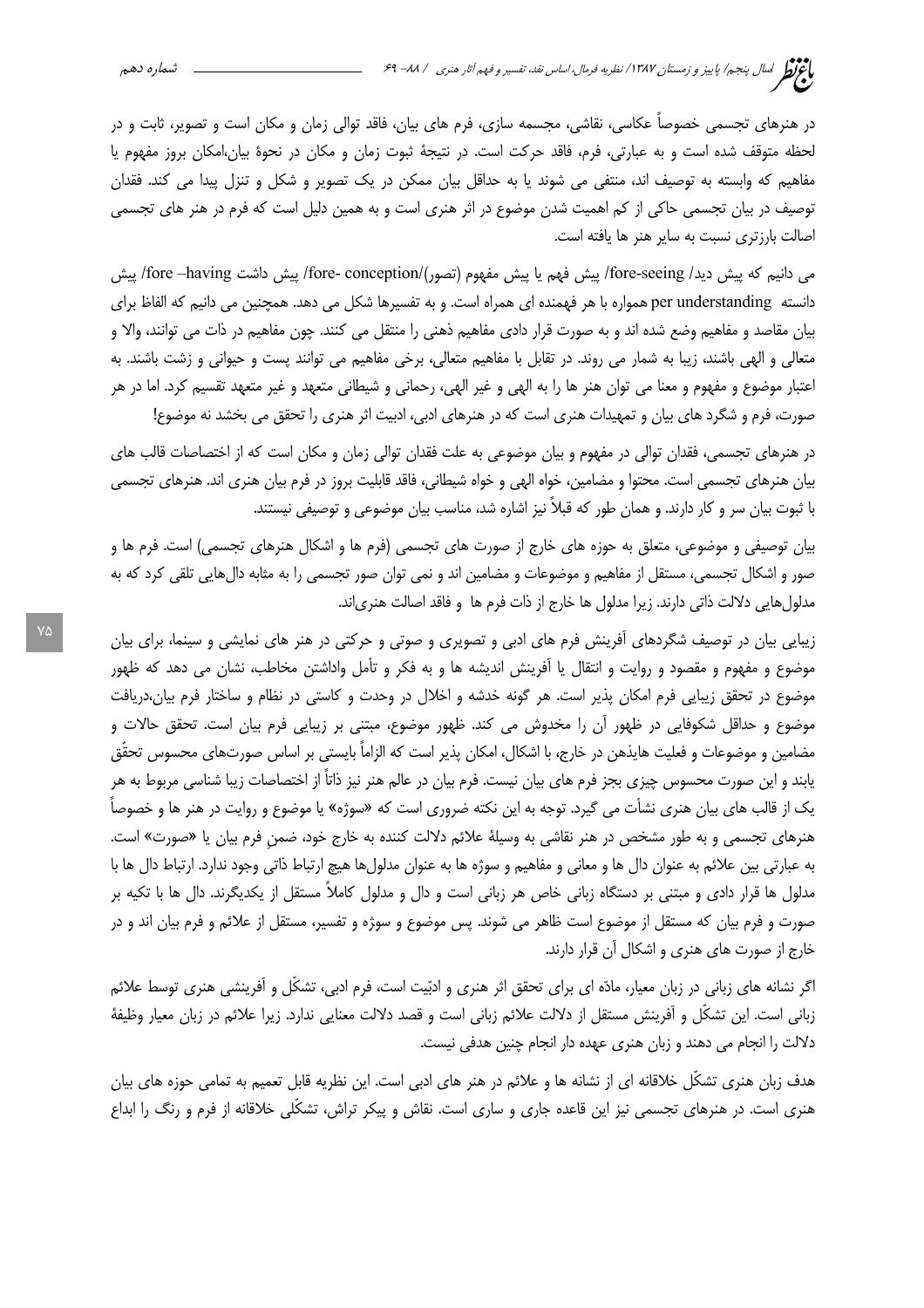می کنند. دلالت های ارجاعی تصاویر به هیچ وجه هدف هنرمند نیست. چنانچه دلالت های ارجاعی تصاویر و اُشکال، هدف هنرمند باشند، اثر تجسمی، به اثری تبلیغی — تصویری تنزل پیدا می کند و فرم هنری مقید به امر موضوعی شده، پیام و ابلاغ پیام به هر شکل ممکن، ارزش های زیبا شناختی فرم هنری را خدشه دار می کند. زیرا خدمتگزاری امر انضمامی و فرعی، حقیقت و ذات اثر هنری را دچار کاستی و نزول و ضعف بیان می کند.

باغتظر

فصل خزان را می توان با نشانه هایی همچون باد خنک، برگ های زرد درختان، پژمردن گلها و نیاز آدمی به پوشش گرم در برابر هوای سرد، توصیف کرد. اما منوچهری دامغانی در مسمط معروفش که در وصف خران و مدح سلطان مسعود غزنوی است، فرمی از بیان هنری را با موضوع خزان آفریده که صامت های «خ» – « ;» هم گونه های « زان» در انتهای هر مصرع در آن موسیقی کلامی ایجاد کرده است. علاوه براین از خزان در فرم هنری اش چهره ای تازه، ارائه کرده است و همین شگردهای بیان، موجب شکوفایی و بلوغ و زیبایی توصیفی از موضوع خزان را به ارمغان آورده است.

> این نکته ثابت می کند که زیبایی موضوع، مقید به زیبایی بیان و فرم ادبی (هنری) است. خیزید و خز آریـد که هنـــگام خـزان است بـاد خنک از جـانب خـوارزم وزان است آن برگ رزان بین که به آن شاخ رزان است مصد گویـی به مثـل پیـرهن رنگـرزان است کاندر چمن و باغ، نه گل ماند و نه گلنار<sup>۳</sup> دهـقان به تعجـب سر انگشـت گـزان است

هنرمند از مادهٔ زبان معیار (زبان رسمی و عرفی)، زبانی موسیقیایی و آهنگین آفریده است و با زیبایی در توصیف به مدد صنایع ادبی همچون تمثیل، فرم هنری بیان و به عبارتی «ادبیّت» را خلق کرده است. خلاقیت های هنری در شگردهای بیان مضامین و موضوعات است كه تحقق پيدا مي كند نه در صرف ذات و ماهيت موضوع!

هر چه عقلم از پس آیینه تلقین می کند من همان معنی به صورت در زبان می آورم

## شکل گرایی - صورت گرایی

اشیاء ء از طریق اشکال و صورت هایی که دارند، شناخته می شوند. هر شیئی|ی دارای شکل و صورتی متمایز از سایر اشیاء است.

شیئی به صورت و شکلش شناخته می شود که تمام حقیقت اش را تشکیل می دهد. در هنرهای تجسمی مادهٔ شکل پذیر (plastic) تحت نیروی متخیله، صور خیالی هنرمند را مجسم می کند. یعنی مادّهٔ کار به شکل هنری یا صورت و فرم هنری، تغییر کیفیت مے دھد. به بیانی دیگر ماده (materyal) که امر کمی است، صورت یا فرم (Form) کیفی پیدا می کند! ماهیت چنین کیفیتی، زیبا شناختی است. وجه تفاوت یا تمایز آثار هنری از سایر اشیاء بر ماهیت بیان زیبا شناختی هنرمند استوار است که اثر هنری آن را مجسم و محسوس می کند. واژه poétic بر گرفته از فعل poiein است که در زبان یونانی به معنای ساختن است. ساختن بر اساس قوه اراده و خواست (prasis) آدمی تحقق پیدا می کند. انسان چیزی را می سازد اما آن چیز برای چه ساخته می شود؟ همواره تصوري از غايت به ساختن آدمي شکل مي دهد و ابداع و عمل ابداعي (poiesis) که از قوهٔ ذوق زيبايي سرچشمه مي گيرد در «ساختن» و ماهیت ساختن تحقق «شکل» ظهوری مستقیم دارد.

ارسطو معتقد است که : «صورت به هیچ وجه به طور مستقل و خارج از شیئی وجود ندارد بلکه با آن و در آن است و همین امر هم هست که اشیاء و اعیان را از یکدیگر متمایز می سازد.[زرین کوب، ۱۳۵۷: ۳۶]] اصیل دانستن شکل، فرم، صورت در نزد ارسطو، مُثُل افلاطونی را صورت هایی کلی از امور محسوس جزئی به شمار می آورد. «مثل افلاطونی چیزی جز همان اشیاء محسوس طبیعت که به اّنها به عنوان ثابت و لا يتغير و ابدي داده باشند، به شمار نمي اّيند. در حقيقت، مُثُل هستند که صورت و تقليد اشياء و جزئيات محسوس عالم طبيعت به شماراند [همان: ٣٨].

سازنده، نخست، تصوری کلی از چیزی که ارادهٔ ساختن آن را دارد می کند. ساختن، یک کنش است و مبدأ آغازین آن تصور کلی از فرمی است که بایستی ساخته شود. سازنده بر اساس فرم (تصور کلی و مبهم از آنچه که باید ساخته شود) تصوری مشخص و دقیق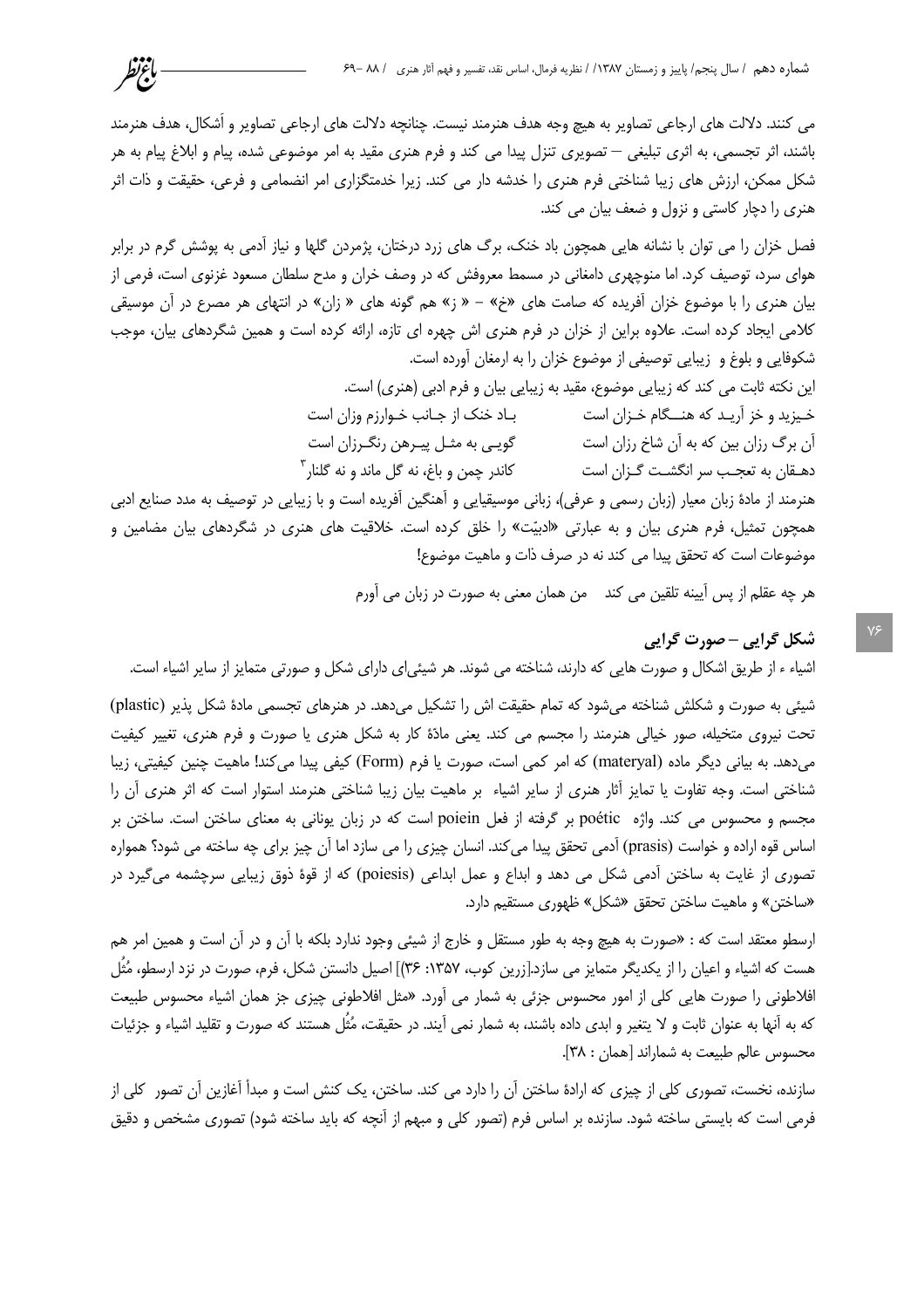از آنچه که باید ساخته شود، در ذهن می آفریند. این تصور ثانوی، شکل نامیده می شود. شکل هر شی، تشخص فرم کلّی ای است که می توان آن را «فرم فی نفسه» ای نامید که تمام اشکال متنوع هر شیئ از آن نشأت می گیرد. مانند جام هایی به اشکال متنوع كه تمام تنوعات شكلي خود را از ايده جام يا فرم كلي جام يا «فرم في نفسهٔ» جام گرفته اند. هنرمند، قابليتي شكيل را به مادهٔ شكل پذیر اعطا کرده است. ماده با پذیرش شکل اعطایی هنرمند، تشخص یافته و این تشخص، تجسم یکی از امکانات تحقق فرم کلی همان شیئ است. هر یک از اجزای شیئ نیز به تنهایی دارای شکلی خاص اند که از فرم کلی نشأت گرفته است. مانند اجزای سیمای آدم مثل بینی یا چشم یا ابرو. این نکته نشان می دهد که فرم کلی بر اشکال جزئی و اجزاء در ترکیب جزئیات نیز احاطه دارد و به عبارتی فرم کلی هم مبداء شکل است و هم مبدأ اجزا و جزئیات شکل و هم مبدأ تألیف اجزا در ایجاد شکل مشخص. شبح پیکر آدمیان در فاصله ای که دقایق و اجزای پیکرهٔ آدمی دیده نمی شود، به مثابه فرم کلی پیکر آدمی است. مشخصات دقیق پیکر فردی خاص، همانا شکلی متشخص از آن فرم کلی است. به همین سیاق این نسبت در چهره، دست و سایر اجزای بدن نیز ساری و جاری است. شکل، تصویری خاص از فرم (ایده شیئ) است. ایده شیئ، فرم کلی و جامعی است که امکان نخستین تحقق شیئ را فراهم می کند. قوۂ خیال و تخیّل خلّاق، با تراش دادن فرم کلی شیئ، شکل آفرینی می کند. فرم کلی، حاوی زیبایی در ابهام ماندۂ شکل است. ایدهٔ زیبایی از طریق فرم کلی در شکل به وضوح نمایان می شود.

پیکر تراش نخست، طرح کلی پیکره را تصور و سپس با زدودن اضافات سنگ، شکل مشخصی از حالت پیکره را مجسم می کند. این طرح کلی در عالم هنر، ایده ای زیبا شناختی است که صورت محسوس و شکل زیبا شناختی هنرمند را تجسم می بخشد. فرم، کلیت زیبایی شکل را مشخص می کند و شکل به وضوح، أن کلیت را در مادّهٔ مناسب با درخشندگی تمام، متجلّی می کند. هرگز مجموعهٔ تحقق یافتهٔ اشکال یک فرم که انتها ناپذیرند، نمی توانند با هویت و نیروی تمامی ناپذیر فرم کلی (ایده — الگوی کلی ) هم سنگ شوند. فرم کلی هر شکل، بالقوه واجد امکانات نامحدودی برای تحقق اشکال، در تشخصهایی که در هر شکل پیدا می کند، می باشد. اگر هنر، پوستهٔ واقعیت را با شگردها وشیوه های خلاق بیان می شکافد تا حقیقتی نامکشوف را با اثر هنری، تحقق بخشد، فرم و شکل در تحقق اثر هنری از موضوعی که اثر هنری بیانگر آن است، اهمیت بیشتری پیدا میکند. آشکارگی حقیقت در هنر چگونه امکان پذیر است؟ هنر اگر کشف المحجوب، آشکارگی و نامستوری است، باید این آشکارگی موضوع داشته باشد. یعنی هنر، موضوعی را خواه حقیقت باشد یا چیز دیگری، آشکار کند. هر آشکارگی|ی در عالم هنر از طریق اثر هنری و فرم هنری و اشکال هنری است که تحقق پیدا می کند. اعمال شگرد ها و تمهیدات و تکنیک های هنرمند بر روی ماده و ماتریال بیان است که منجر به آفرینش اثر هنری می شود. و موضوع هنر از طریق شکل هنری به صورت های متنوع و گوناگون دریافت یا در ذهن مخاطب أفريده مي شود. كنش دريافت معناي اثر يا أفرينش معنا تنها از طريق مواجهه مخاطب با فرم و شكل بيان، فعليت پیدا می کند. صرف دریافت معنایی مرکزی اثر یا فهم و دریافت مرکزهای متعدد معنایی آن و یا آفرینش معنای اثر با قرار دادن آن در زمینه ها (contexts) های متفاوت و مختلف، در نهایت معطوف به فرم و شکل است زیرا معنا امر ذهنی است و شکل، صورت عینی اثر است. احساس غم در مخاطب از طریق واکنش مخاطب وکنش شکل یا مجموعه ای از اشکال که از صوت یا حرکت و یا تصوير و كلام ساخته شده اند، تحقق پيدا مي كند. شكل، مبداء تحقق فعليت عواطف انساني يا پيام و موضوع اثر است گرچه ممكن است شکل، در تداعی های مخاطب تجربه ای عاطفی و احساسی را زنده کند و مخاطب آن تداعی را به اثر هنری ارجاع می دهد اما در نهایت، این شکل است که عامل اصلی هر گونه دریافت یا آفرینش و تحقق فعلیت های عاطفی و روانی در مخاطب است و مبداء هر گونه وحدت یا کثرت معنایی است. شکل هنری است که اهداف انتفاعی یا غیر انتفاعی را بر اساس شیوهٔ بیان در شکل محقق می کند و شیوهٔ بیان، چیزی غیر از تکنیک های هنری نیست.

چگونگی بیان و کیفیت شکل است که اهمیت دارد نه موضوع آن. زیرا موضوع را می توان با اشکال غیر هنری نیز بیان کرد. اگر اثر هنری را به مجموعه نشانه های معنا دار یا دلالت گر تنزل دهیم، مجموعهٔ نشانه های اثر هنری، شکل کلی اثر را تشکیل می دهند که از اجزای نشانه ای تشکیل شده اند. شکل کل اثر، همان ترکیب بندی یا کمپوزیسیون (composition) اثر است. اجزای این ترکیب بندی هر یک به تنهایی دارای شکلی خاص هستند که دارای دلالت اند و مجموعهٔ این اشکال، ذنجیرهٔ دلالتی کل اثر را از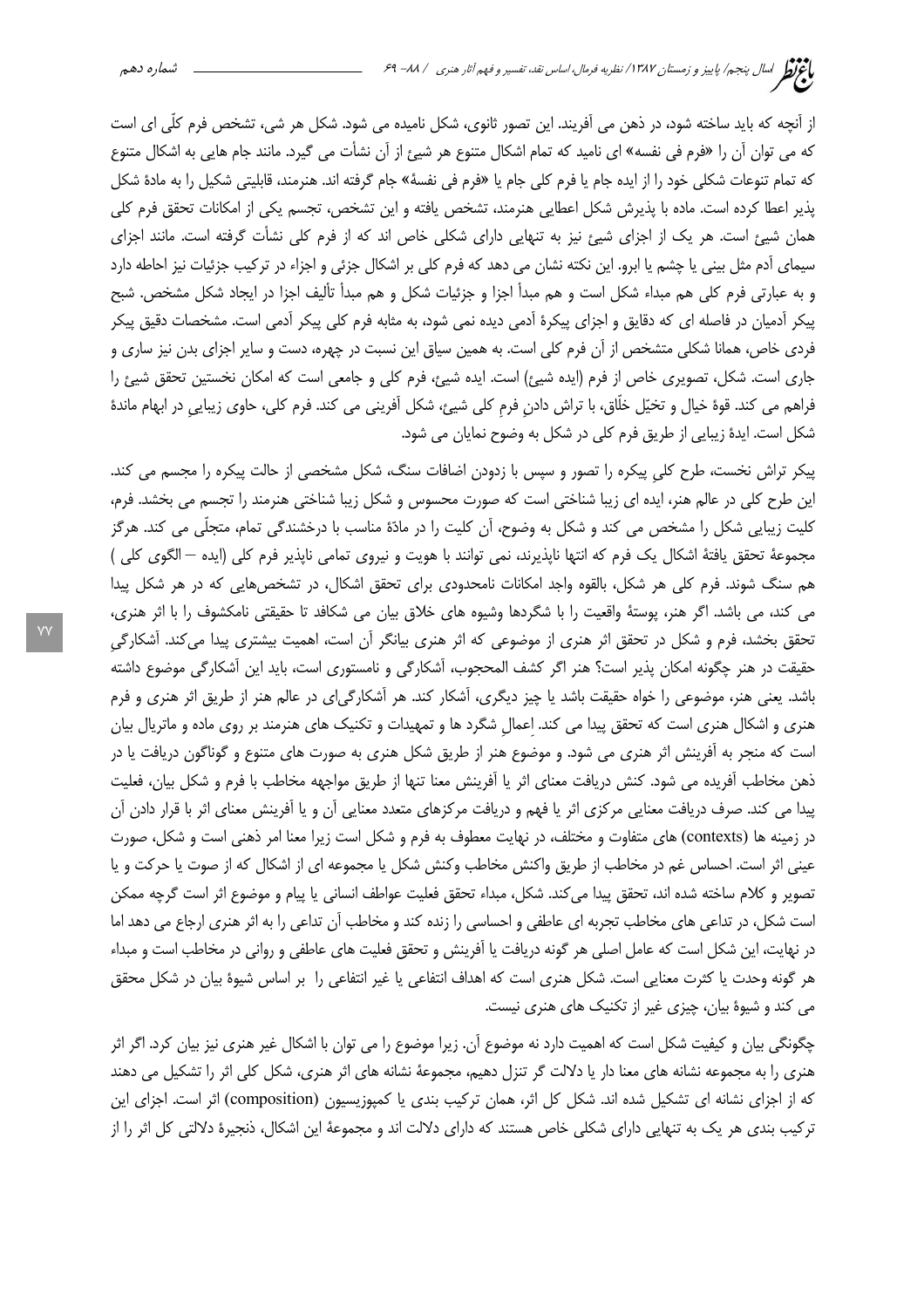لحاظ معنایی به وجود می آورند.<sup>۲</sup> این زنجیرهٔ دلالتی چیزی جز کلیت فرم اثر هنری نیست که از مجموعه فرم های جزئی تشکیل شده است.

باءتظر

«حرکت از نظر ارسطو عبارت است از : خروج شیئی از قوه به فعل. در هر صیرورتی، ماده پذیرایی هیئت و فعلیت خاصی می شود كه صورت ناميده مي شود [همان: ۴۰ و ۴۴].

صورت (شکل) فعلیتی است که هستی را محسوس کرده است. تحقق هستی هنری نیز با شکل و صورت است و الزاماً چنین تحققی با ماده یا ماتریال ملازم است. علل چهار گانهای که ارسطو آن را درهر تحول و تبدلی مشاهده می کند، در نهایت به تحقق صورت (صور طبیعی ) منجر می شود. در «ارسطو و فن شعر» می خوانیم :

علت های چهارگانه ارسطویی (علت مادی یا ماده، علت صوری، علت فاعلی یا محرکه، و علت غایی یا غایت) که در هر تحول و تبدلی هست، در حقیقت به دو علت منتهی می شود. چون صورت، کمال ماده است و غایت هر تحولی هم نیل به کمال است پس در عالم طبیعت، صورت، عین غایت است و علت صوری بالمآل چیزی جز همان علت غایی نیست.

علت فاعلی هم که همان قوهٔ محرکه است در طبیعت چیزی جز شوق به کمال که نیل به صورت است نخواهد بود. بدینگونه علت فاعلی و علت غایی هر دو همان صورت است و علت ها عبارت می شود از علت مادی و علت صوری یا ماده و صورت. قوام موجودات به ماده و صورتست اما ماده استعداد و قوه است و صورت کمال و فعلیت . به علاوه صورت و ماده البته تلازم دارند.

آنچه که ارسطو صورت می خواند، در واقع همان است که افلاطون از آن تعبیر به «مثال» می کند و ماده هم به یک تعبیر همان امري است كه «جزئي» خوانده تواند شد.

جوهر (ousia) وجود مستقل دارد و به چیز دیگری قائم نیست. اعراض accidens اموری متغیرند که وجودشان به جوهر وابسته است[همان: ۴۲ و ۴۳].

پس، علت حقیقی هر صیرورتی که در عالم طبیعت هست، صورت است و «صورت» غایتی است که با استعدادی که ماده نامیده می شود، تحقق می یابد و به عبارتی ماده وسیلهٔ تحقق صورت است. وسیله فاقد اصالت است زیرا به مثابه زمینی مستعد برای پرورش چیزی است که غایت باغبان است یعنی صورت گل! ماده فاقد تعیّن است و صورت است که تعیّن ماده را محقق می کند و تحقق اعیان طبیعی، تحقق صورت است و نه تحقق ماده! گرچه نمی توان صورت را مستقل از ماده و ماده را مستقل از صورت، تصور کرد و در جهان واقع نیز نمی توان ماده را از صورت متمایز کرد. صورت، ذات ماده نیست بلکه شکل دهندهٔ ماده است و در علت فاعلی است که نخست تحقق پیدا می کند و علت فاعلی (هنرمند) صورت تحقق یافته در قوه متخیلهٔ خود را به وسیله ماده، صورت محسوس می بخشد.

ارسطو گفته است : «در هر صیرورتی، ماده پذیرای هیئت و فعلیت خاصی می شود که"صورت" نامیده می شود»[ارسطو۱۳۵۷، : ۴۴] مادهٔ شکلپذیر در پذیرش صورتهاست که به فعلیت ها و شدن ها و به عبارتی به کمال صورت واصل می شود. صورتها تجسم صیرورت ها بوده و صیرورت ها بدون صورت ها تحقق ناپذیرند. صیرورت، بدون ماده امکان پذیر نیست. پس وجود ماده که در مکان تحقق یافته است، برای صیرورت یعنی شدن، ضروری است. اما برای شدن یعنی پذیرش صورت توسط ماده، زمانمندی لازم است. صورت یعنی هیئت و فعلیت هایی که ماده پذیرای آن است. در عالم هنر، موادی همچون رنگ ها، اصوات و حرکات و اجسام شکل پذیری همچون سنگ و چوب و فلز و موم و …. آنگاه توسط هنرمند به اثر هنری مبدّل می شوند که مبدّل به صورت هنری شوند. اثر هنری و صورت هنری یک چیزند. ماده در طی صیرورتی که مبداء آن هنرمند و ایدهٔ اوست، هیئت و فعلیتی پیدا می کند که صورت هنری نامیده می شود. خواه ایده هنرمند، بیان موضوع باشد، خواه تجسمی از زیبایی شکل! رنگ ها، اصوات، حرکات به خودی خود اثر هنری نیستند. بلکه در عمل هنری هنرمند یعنی خلق صورت هنری، آشکار کنندهٔ ایده هنرمندند.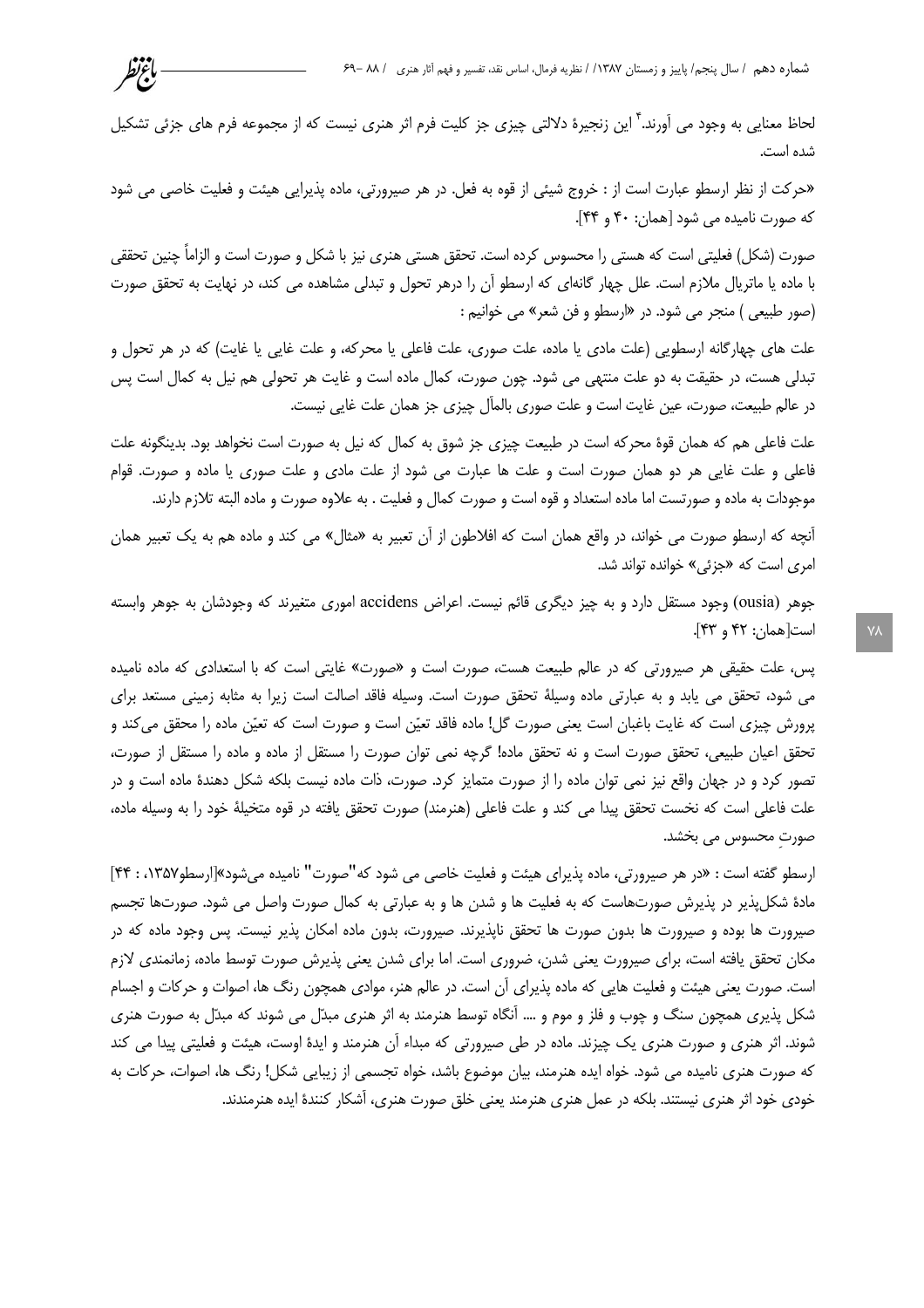ماه در هنر و غیر هنر قابلیت شکل پذیری دارد. ماده قابلیتی دارد که به فاعل (هنرمند یا سازنده) این اجازه را می دهد که صورت های تخیلی اش را که فعلیت قوه متخیله است، بر آن (ماده) انشا کند. فاعلیت و قابلیت در پیدایش هر پدیده ای دو اصل اساسی و بنیادین است. در تمدن چینی عنصر فاعل (yin) و عنصر قابل (Yang) نامیده می شود. هستی در تحقق خود، تجسم فاعلیت و قابلیت است. ماده قابلیت صورت پذیری دارد و فاعل (صورت بخش) بر اساس قابلیت ماده است که صورت را به ماده اضافه می کند. ماده قابلیت تجسم معنا را دارد و در تحقق، ماده و صورت به وحدت و یگانگی واصل می شوند. این دو در عالم واقع غیر قابل انفکاک از یکدیگرند. صورت پذیری ماده، به عبارتی، کیفیت (quality) ماده است. Poiesis یونانی دو معنا دارد. یکی خلق (creation) و خلاقیت شاعرانه (poetry) و دیگری «ساختن» و «فراأوردن» است. هم خلق کردن شاعرانه است و هم ساختن معمولي. يوئيسيس با «تخنه» ربطي وثيق دارد.

| باز هـم ز امـرش مجـرد مى شود               | امـــر آيـــد در صــــور رو در رود |
|--------------------------------------------|------------------------------------|
| خلق صورت امر، جان راكب بر أن               | پس له الحق و له الامرش بدان        |
| جسم بر درگاه و جـان در بـارگاه             | راکب و مـرکوب در فرمـان شاه        |
| دفتر ششم مثنوى معنوى نيكلسون (ابيات ٧٧-٧٩) |                                    |

تكنيك، مهارت تخنه

«تخنه» Techne نزد یونانیان به معنای ساختن نیست، به معنای مهارت نیست. در متن های انگلیسی خیلی روشن می نویسند. Techne is a mode of knowledge.

تخنه نحوی از دانایی است : آن دانایی که متضمن بینایی است. تخنیتس (technites): (یعنی صاحبان تخنه) صورت اثر خویش را قبل از خلاقیت هنری می بینند. این دانایی همراه با بینایی، عین توانایی است. در تخنه، دانایی، بینایی و توانایی، در عینیت و يگانگي خود جمع آمده اند [ريخته گران، ۱۳۸۵ : ۲۶]. هنرمند با تخيل خلاق، صورت هنري اثر خويش را مجسم مي كند. تجسم صورت هنری در قوهٔ متخیله، تجسمی خلاق (خلاقانه) است.

به عبارتی، دانش یا هنر خلق صورت ها منجر به اراده تحقق صورتی از شیئ ای هنری در تخیل هنرمند می شود. یعنی ماده خیال در صیرورتش به فعلیت صورت، واصل می شود. هنرمند صورت اثر هنری خویش را در عالم خیال، به وضوح مشاهده می کند. به عبارتی، دانش هنری، منجر به تحقق صورت هنری و مشاهدهٔ این صورت در عالم خیال می شود. اما برای تحقق اثر هنری، هنرمند نیازمند توانایی انجام عمل هنری است. یعنی بایستی ماده ای مناسب صورت متخیله را به کار گیرد و به آن مادهٔ (صورت، رنگ، حرکت و ....) شکل پذیر، کیفیت صورت خیالی خود را اعطا کند و به عبارتی، صورت خیالی را مبدّل به صورت محسوس و عینی نماید و در نهایت اثر هنری خویش را بیافریند. پس هنرمند باید واجد دانش و توانایی لازم در تحقق صورت هنری اش باشد. در غیر این صورت، صورت هنری، تحقق بیرونی پیدا نمی کند و اثر هنری آفریده نمی شود. تنها صورت خیالی آن در ذهن آفرینندهٔ آن صورت، باقی می ماند. تخنه به معنای مهارت و توانایی و دانش ساخت اثر هنری یا آثار صناعی است و در برگیرندهٔ تمام مراحل تحقق اثر هنري از تصور ايده گرفته تا تحقق صورت آن ايده در عالم خيال و تا تحقق آن در عالم محسوس مي باشد. تكنيك، روش تحقق ایدهٔ هنری در صور محسوس است. لفظ اثر هنری ً به صورت شیئ اطلاق می شود نه به ایدهٔ تجسم نایافته و نه به ماده ای که صورت پذیر است! در کتاب هیدگر وهنر می خوانیم :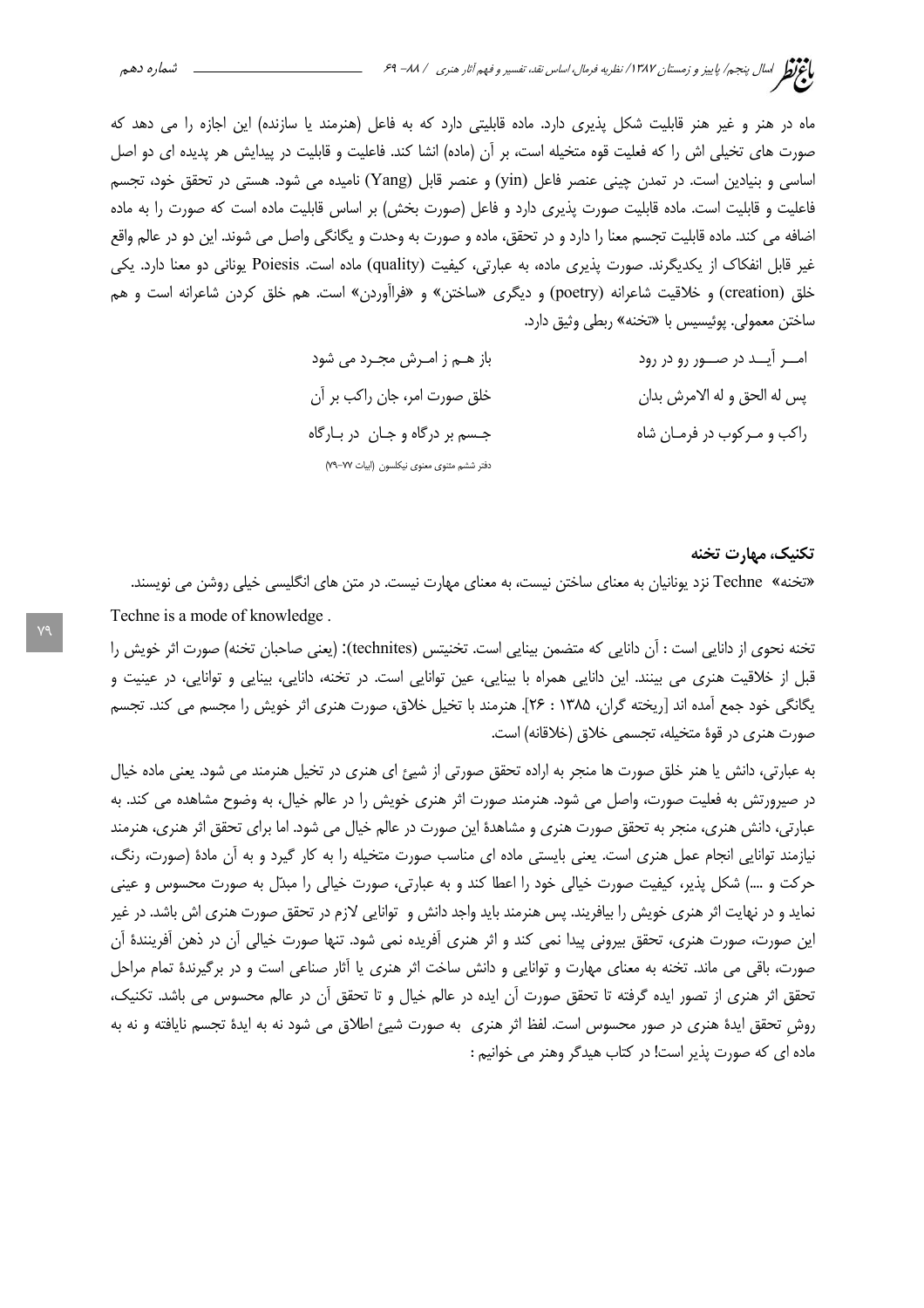یکی از مفاهیم اساسی دوران افلاطون و ارسطو مفاهیم متضایف ماده و صورت یا Hule و morphe بود. گویا تمایز بین صورت و ماده ریشه در آن مفهوم افلاطونی دارد که بر اساس آن، موجودات باید با توجه به نمود عالی شان، Eidos ، Idea تصور شوند. به نظر افلاطون أنچه موجب حد می شود، صورت و آنچه حد می پذیرد، ماده است.

باءتط

یک اثر هنری نیز هنگامی که تجربه می شود و خود را بر اساس دیدارش (Eidos) نشان می دهد. (phainesthai)، می تواند به كمك آن مفاهيم اساسي صورتبندي شود. افلاطون علاوه بر مفاهيم ماده و صورت اصطلاح تخنه (Techne) را نيز در بحث از هنر به کار می برد. یونانیان این اصطلاح را در مورد اثر هنری به همان معنا که در مورد صنایع به کار می رود، به کار می بردند [كوكلمانس، ١٣٨٢: ٧]. اين واژه در اصل به معناى ساختن يا توليد چيزى نيست، بلكه اشاره به شناختى دارد كه با هر گونه اهتمام آدمي به موجودات (فوزيس phusis = طبيعت) همراه است؛ بنابراين، تخنه اغلب فقط به معناي شناخت آدمي بود بدون هيچ تكيّف بیشتر. تخنه به معنای شناختی بود که انسان را در انجام فعلی (ساختن چیزی) راهنمایی می کند. شناختی بود که تولید کنندگان (سازندگان اشیاء) را به نحوی اساسی راهنمایی می کرد. (تا چگونه آنچه را که می خواهند بسازند و به عبارتی روش ساختن صحیح اشیاء صناعی یا هنری بود). پس هنرمند نیز Techintes نامیده می شود. این واژه نزد ارسطو هم اصولاً نحوه ای از دانستن است  $\lceil \mathsf{a}_{\mathsf{a}} \mathsf{b}_{\mathsf{b}} \rceil$ .

هنرمند، علت فاعلی چیزی است که اّن را می سازد. شیئ ساخته شده، از ماده ای شکل پذیر، شکل گرفته است، که علت مادی نامیده می شود. هنرمند شیئ را با هدفی ساخته است که آن را علت غایی نامند. فرم و شکل و به عبارتی، صورت شیئ هنری که آن را از سایر اشیاء متمایز می کند و بر اساس علت صوری تحقق یافته است، هدف و غایتی بیرون از خود ندارد بلکه هدف هنرمند، ابداع فرم زيبا بوده است. اگر اين ابداع، غايت و هدف هنرمند از عمل هنري و آفرينش اثر هنري باشد، پس هدف و غايت او در شيئ تحقق یافته است و نه بیرون آن. شکل و فرم و صورت هنری، دانایی و توانایی و مهارت فنی هنرمند را محاکات می کند.

صرف مهارت در ساخت صورت است که اثر هنری را عیان می کند. این مهارت تخنه، یا تکنیک و فن (هنر) نامیده می شود. هنرمند، صورت ساز (تکنیسین) است نه معنا ساز. صورت هنری است که معنا را می آفریند یا مبدأ دریافت معناست. اراده برای صورت سازی کافی نیست. اگر کسی معمار یا نقاش و مجسمه ساز و موسیقی دان نباشد و اراده کند که آهنگی، یا مجسمه ای و یا نقاشیای و یا ساختمانی را بسازد، اراده اش هیچگاه تحقق نخواهد یافت. زیرا فاقد دانش لازم و توانایی و مهارت هنری برای ساختن چیزی است که آن را اراده کرده است. هنرمند بودن در ساختن شیئ هنری است که نمایانده می شود یعنی فرم و شکل هنري!

هیدگر در «پرسش از تکنولوژی» گفته است : منشاء کلمه «تکنولوژی» زبان یونانی است. تکنیکون (Technikon) عبارت است از امری که به تخنه (Techné) تعلق دارد. تخنه نه تنها نام کار و مهارت صنعت گر است، بلکه افزون بر این نامی است برای مهارتهای فکری و هنرهای زیبا. تخنه به فرا اَوردن تعلق دارد، به پوئیسیس؛ تخنه امری شاعرانه (امری پوئتیک) است. کلمهٔ تخنه از ابتدا تا زمان افلاطون با كلمه اپیستمه (episteme) مرتبط بود. هر دو كلمه بر شناخت به معناى وسیع كلمه دلالت مى كنند، و به معنای زیر و زبر چیزی را دانستن، به چیزی معرفت داشتن، هستند [هایدگر، ۱۳۷۷: ۱۳].

ارسطو در یکی از بحث های بسیار مهمش (اخلاق نیکو ماخس، کتاب ششم، فصل سوم و چهارم) میان اپیستمه و تخنه تمایز قائل می شود، و در واقع این تمایز را بر آنچه توسط آنها منکشف می شود و نحوهٔ این انکشاف استوار می سازد تخنه، نحوی آلتوئین (aletheuein) است. تخنه از امری کشف حجاب می کند که خود را فرا — نمی آورد و هنوز فرا روی ما قرار ندارد، چیزی که گاهی چنین و گاهی چنان می نماید و گاهی چنین و گاهی چنان می شود.

کسی که خانه ای یا زورقی یا جامی نقره ای می سازد، بر مبنای متقضیات چهار نحوهٔ ره– آوردن، از امری که باید فرا آورده شود کشف حجاب می کند. این انکشاف، از قبل صورت و ماده زورق یا خانه را با چشم داشت به شکل نهایی محصول مورد نظر، در آن شیئ گرد می آورد. و بر این مبنا نحوهٔ ساخت آن را تـعیین می کند. بنابراین، امری که در تخنه تعیین کننده است، به هیچ وجه نه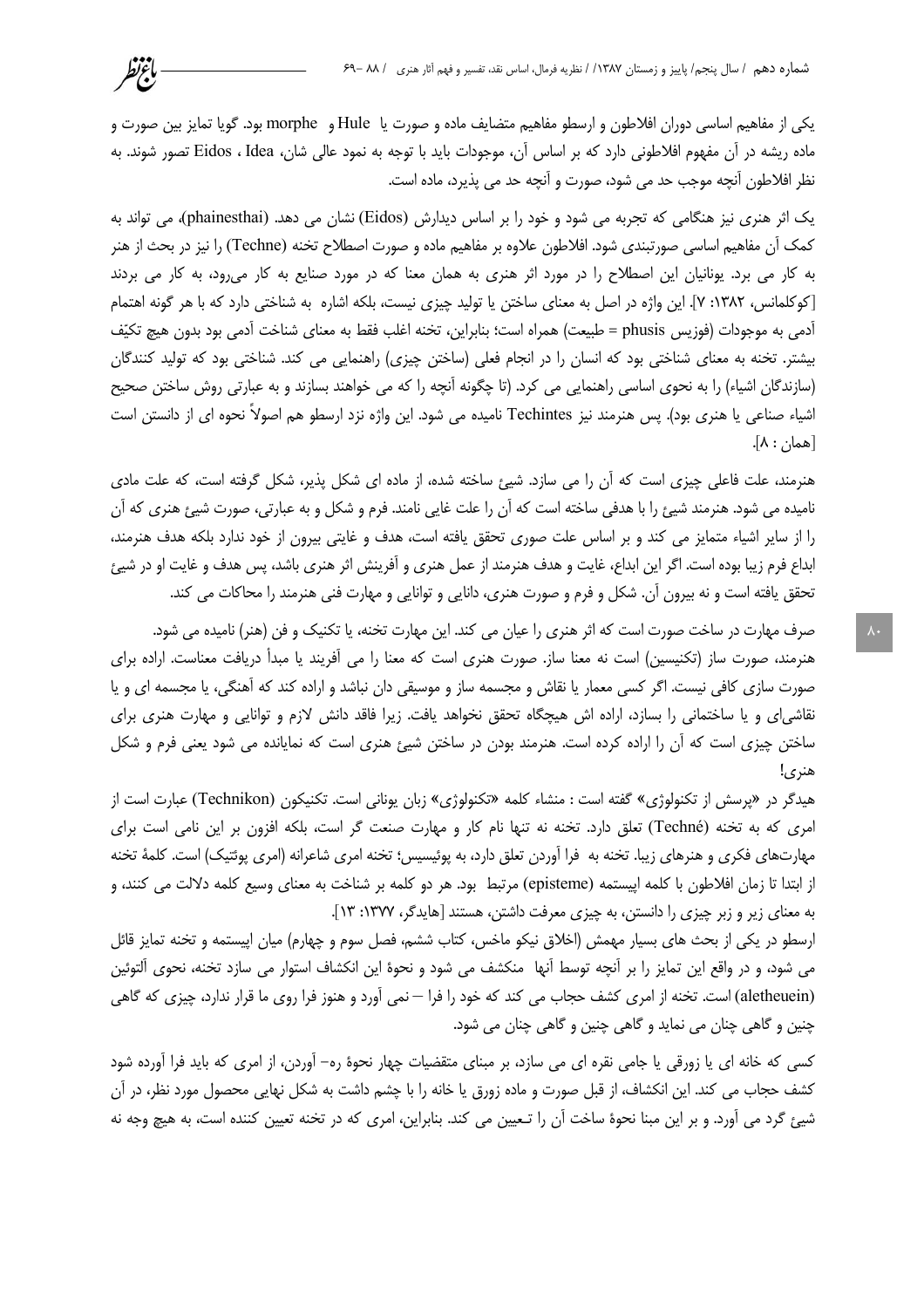در ساخت و نه در پرداخت و نه در کاربرد و وسائل بلکه در همین انکشاف نهفته است. به عنوان انکشاف، و نه به مثابه ساخت تولیدی است که تخنه نوعی فرا آوردن به شمار می رود [همان : ۱۴].

هنر، حضور خدایان را، گفت و گوی تقدیر الهی و تقدیر آدمی را، روشن می کرد. و هنر به سادگی تخنه خوانده می شد. هنر انكشافی واحد (و در عین حال) چند جانبه بود. هنر متقی پروموس(promos) بود، یعنی استیلای حقیقت و پاسداری از آن را به جانءی خرید [همان : ۴۰].

چرا هنر نام ساده و بی پیرایه تخنه را حمل می کرد، زیرا هنر انکشافی بود که فرا می آورد و حضور می بخشید و به همین دلیل به قلمرو و پوئیسیس تعلق داشت. وبالاخره هنر آن انکشافی بود که بر همه هنرهای زیبا استیلای کامل داشت و همچنین بر شعر و هرامر شاعرانه ای که در خور نام پوئیسیس بود [همان :۴۱-۶۸].

در هر هنری و درهر انکشافی که از حضوریافتن در امر زیبا پرده برمی دارد، امر شاعرانه به نحوی فراگیر حاضر است. از آن جا که ماهیت تکنولوژی امری تکنولوژیک نیست، تامل ماهوی درباره تکنولوژی و روپارویی قطعی با آن، باید در قلمروی رخ دهد که از یک سو با ماهیت تکنولوژی قرابت دارد و از سوی دیگر از بنیاد با آن متفاوت است. هنر چنین قلمروی است. به خاطر اشتغال تمام عیار مان به تکنولوژی، خود ماهیت تکنولوژی را تجربه نمی کنیم، و به خاطر دلمشغولی به مسائل زیباشناختی، خود ماهيت هنر راهم ديگر حفظ و ابقا نمي كنيم [قبلي:۴۱-۴۲]. تخنه يعني أفريدن شاعرانه وهنرمندانه و به سخن امروز، يعني أفريدن هنرمندانه فرم. چنین آفرینشی نیازمند مهارت، شگرد، فن و تمهیداتی است که تنها هنرمند به معنی اصیل کلمه واجد آن است. براساس چنین توانایی و دانایی است که ابداع اثر هنری تحقق می یابد. اثر هنری به قلمرو زیبایی تعلق دارد یعنی به قلمرو معنویت. هدف و غایت اثر هنری وبه عبارتی دیگر فرم و شکل هنری آن است که شی|ی متعلق به عالم زیبایی شود. برای تحقق چنین هدفی، بایستی ماده شکل پذیر، به فرم وشکل هنری (زیبا) مبدّل شود. برای انجام این خواست و غایت، تخنه یا تکنیک و فن آفرینش هنری که بایستی دانایی و توانایی را عیان کند، امری ضروری و بنیادین است. بدون تخنه، آفرینش اثر هنری امکان پذیر نیست. هنرمند به عنوان علت فاعلی شکل هنری، علت صوری اثر هنری و هم علت غایی اُن است. علت فاعلی و علت صوری وعلت غایی، مجموعه ای از دانایی ها و توانایی هایی است که ماده (علت مادی) را مبدّل به شکل هنری می کند. بدون تخنه، مادهٔ شکل پذیر نمی تواند شکل هنری پیدا کند. آن چنان که بدون مهارت و استادی در فن نجاری، چوب به تخت ومیز مبدّل نمی شود. هرگونه کاستی و نقص وکوتاهی و قصوری که در تخنه رخ دهد، آثارش در شکل و صورت اثر عیان می شود. نقص در تخنه مساوی نقص در صورت است و نقص در صورت (فرم و شکل) یعنی عدم تحقق اثر هنری. کار تخنه به ظهور آوردن صورت (شکل) است. یعنی آفرینش هنری! تخنه، همان کار هنری و ماهیت آن زیبا شناسانه است و وحدت بخش مجموعه علل تحقق اثر هنری است. نتیجه این وحدت، ظهور شکل و صورت است. شکوفایی اثر هنری در تخنهٔ هنرمند است. تخنه، زیبایی را با اثر هنری منکشف می کند. یونانیان لفظ ألتیا (ظهور، گشودگی، انکشاف که صفت اسامی وجود است.''alethia "Unhiddenness) را برای انکشاف به کار می برند. اثر هنری (شکل هنری) از زیبایی پرده برداری می کند. به همان سان که از چیزی با شکوه پرده برداری و آن را مفتوح مي كنند<sup>°</sup>.

## هنر، کنش ابداعی در تحقق شکل

هنر، عمل ابداعي (Poiesis) است. منشا و مبدا و غايت و كيفيت و صورت اين عمل، أفرينش زيبايي است كه در شكل عيان می شود. خواه موضوع و پیام و محتوا و معنا و روایتی را بیان کند یا نکند.

شاید بتوان ارسطو را ازجمله نخستین نظریه پردازانی دانست که غایت و هدف اثر هنری را فرم زیبایی شناسانه ای می داند که به ماده بیان، شکل داده است و به عبارتی ابداع اثر هنری راهدف و غایت هنرمند می داند.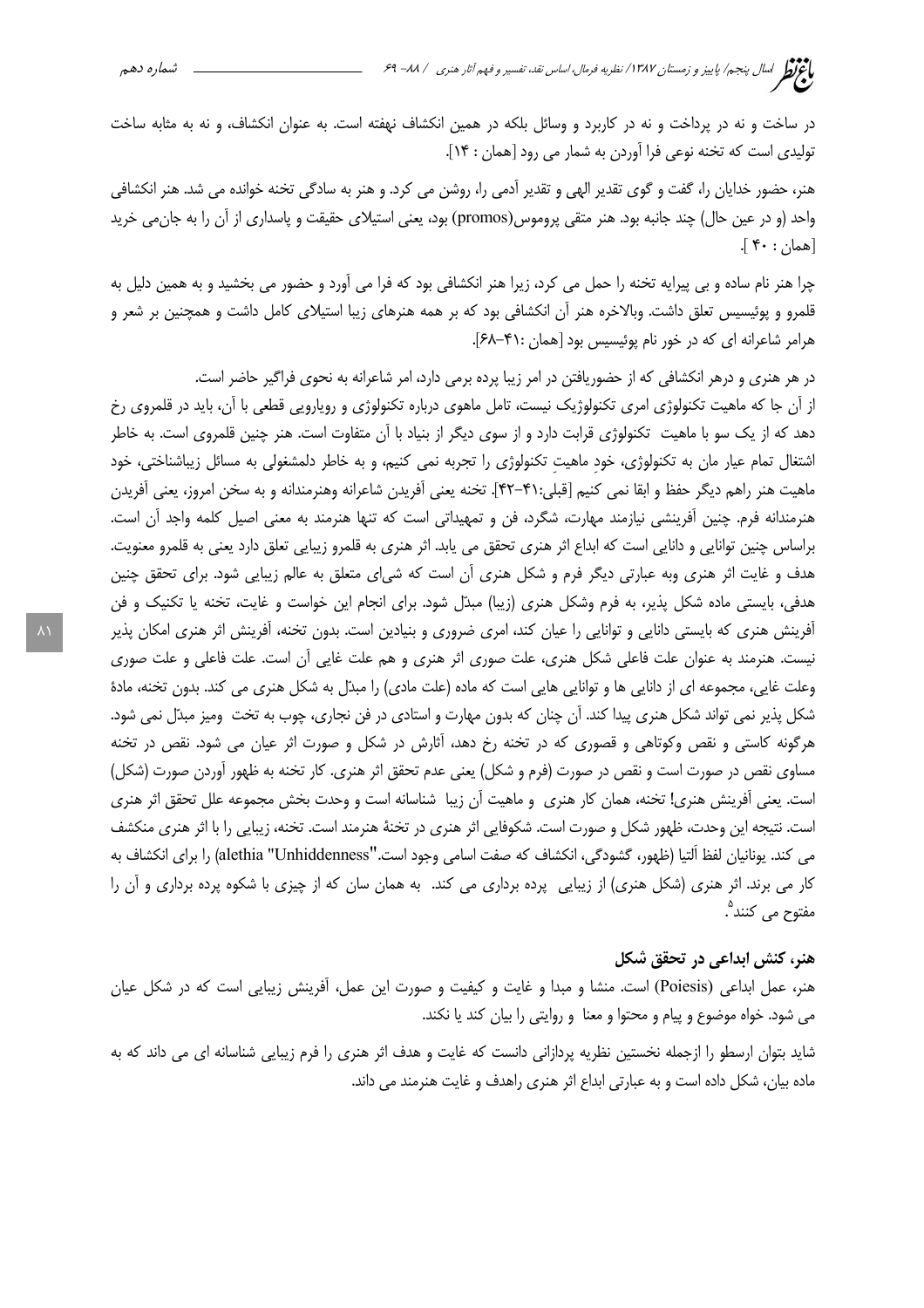در كتاب ارسطو و فن شعر مي خوانيم كه : «ارسطو منشأ ابداع و شعر را قوه صناعي (Techne) مي داند. غايت و هدف اثر ابداعي همان اثر است که تحقق می یابد در صورتی که غایت امر عملی همان فعل و عملی است که از صاحب فعل سر می زند.» [زرین کوب ۱۳۵۷: ۱۰۳]علت حقیقی هر صیرورت که در عالم طبیعت هست عبارتست از صورت [همان :۴۴] علت صوری، علتی است که توسط هنرمند (علت فاعلی) با ماده ای مناسب (علت مادی) منجر به ابداع اثر هنری می شود و هنر چیزی جز عمل ابداعی نيست كه در صورت، فعليت پيدا مي كند. صورت، بدون عمل ابداعي (Techne) تحقق پيدا نمي كند و به عبارتي، صورت (شكل و فرم هنري) همان عمل ابداعي است كه اثر هنري ناميده مي شود. ارسطو ملاك هنري بودن اثر را موضوع آن نمي داند و معتقد است که : «شاعران را نه از بابت موضوع و ماهیت کارشان شاعر می خوانند، بلکه فقط از بابت وزنی که در سخنان خویش به کار می برند، شاعر می خوانند [قبلی:۱۱۴].

باغتظر

ارسطو منشأ و پيدايش انواع شعر [كه به انواع هنرها نيز مي توان آن را تعميم داد] را تقليد [محاكات] و لذت از عمل تقليدمي داند و به دو سبب طبیعی (تقلید و لذت) برای پیدایش شعر (هنر) قائل است. درکتاب ارسطو و فن شعر می خوانیم : موجوداتی که چشم انسان از دیدار آن ها ناراحت می شود، اگر آن ها را خوب تصویر نمایند از مشاهده تصویر آن ها لذت حاصل می شود. چنانکه تماشای صورت جانوران پست و هم تماشای صورت مردار سبب التذاذ نیز می شود.

مشاهده تصاویری که شبیه اصل باشند موجب خوش آیندی می شود زیرا ما از مشاهدهٔ این تصاویر اطلاع و معرفت به احوال آن صورت ها پیدا می کنیم و آنچه را در آن صورت ها بدان دلالت هست درمی پاییم. اگر خود موضوع تصویر را پیش از آن هم هرگز ندیده باشیم، باز آن صورت نه از آن جهت که موضوع خود را تقلید می کند بلکه از آن لحاظ که در آن کمال صنعت بکار رفته، و یا از آن جهت که دارای رنگ دلیذیر هست و یا از جهاتی نظیر و مشابه این ها، سبب خوشایندی خاطر ما می شود [همان: ۱۱۷].

اگر نقاش زیباترین الوان را در هم بیامیزد بی آن که هیچ طرحی از صورتی ترسیم نماید کار او از حیث منزلت و جمال به درجه کار آن کس که طرحی منظم از صورتی رسم کرده است هرگز نمی رسد [همان : ۱۲۴].

امر زیبا خواه موجود زنده ای باشد و خواه چیزی باشد مرکب از اجزاء، ناچار باید که بین اجزاء آن نظمی وجود داشته باشد و همچنین باید اندازه ای معین داشته باشد. چون، زیبایی شرطش داشتن اندازه ای معین و همچنین داشتن نظم است [همان : ۱۲۶].

چون تراژدی عبارت است از تقلید کسانی که برتر از ما هستند، پس در این کار باید شیوه نقاشان ماهر را پیش گرفت. زیرا این جماعت چون خواهند اصل چیزی را تقلید نمایند، تصویری سازند شبیه به اصل اما بهتر از آن [همان: ۱۴۰].

> از نظریات ارسطو در مورد هنرمی توان به چند نکتهٔ اساسی که در نظریات فرمالیست ها هم مطرح است، اشاره کرد. الف. تصوير خوب به معنى فرم زيباشناسانه است كه موجب التذاذ مي شود.

> > ب. صورت ها و فرم ها مبدأ هر گونه اطلاع و معرفت و دريافت زيباشناسانه است.

ج .صورت (شکل) هنری، مستقل از هر گونه بازنمایی و تقلید و محاکات. دارای ارزش زیباشناسانه(زیبایی شکل و فرم) است وسبب خوشایندی خاطر (لذت ناشی از ملاحظهٔ صور زیبا) می شود. زیرا کمال صنعت (تخنه) در آن صورت توسط هنرمند انشاء شده است. د. در هنر نقاشی، آفرینش و ابداع صورت (فرم و شکل) که دارای نظم درونی است هدف هنرمند در تحقق اثر هنری است. هـ. امر زيبا (فرم و شكل هنري) مركب از اجزاء است و بايستي بين اجزاء نظمي وجود داشته باشد. اين نظم بر تناسب استوار است و

تناسب ایجاد وزن و ریتم و تعادل را در اثر هنری میسر می کند. در نتیجه، وحدت (unity) و تمامیت (totatity) شی تحقق پیدا می کند. زیبایی شکل و فرم نتیجه این وحدت و تمامیت است.

و. كمال زيبايي فرم و شكل يعني كمال صورت، هدف و غايت هنرمند ازآفرينش اثر هنري است. شایان ذکرست که الحان، بدون هر گونه دلالت و تقلید از طبیعت و بیان موضوعی و پیام، موجب لذت زیباشناختی مـی شـوند. پـس، التذاذ، صرفاً مقيد به تقليد صور طبيعي يا صرف تقليد از چيزي نيست بلكه مي توانـد مبتنـي بـر كمـال صـنعت (هنـر — تخنـه) در هماهنگی (وحدت) اصوات به قصد آفرینش زیبایی باشد. در هنر موسیقی آنچه که صرفاً اصیل است، فرم و شکل هنـری مســتقل از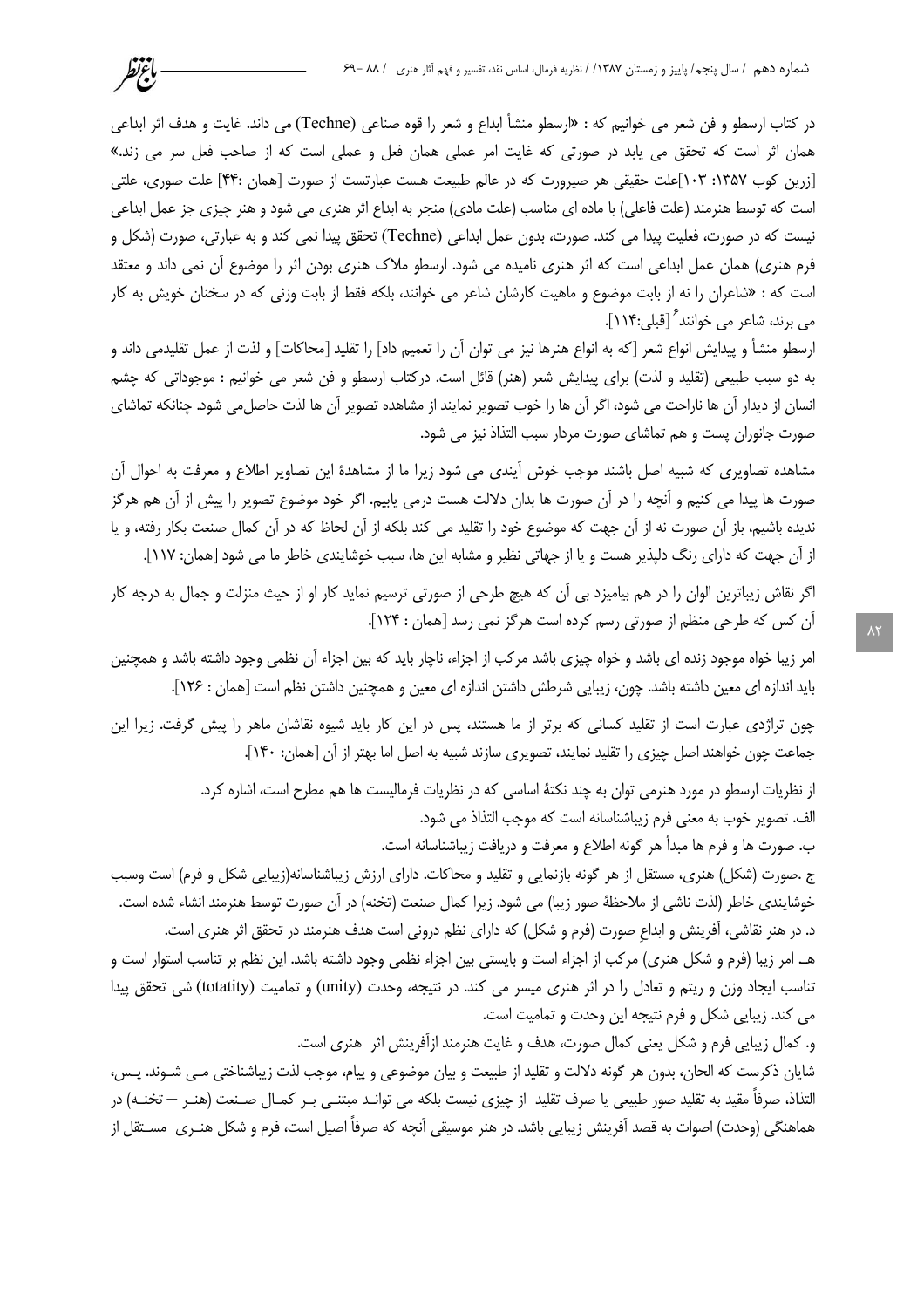مفاهیم و موضوعات و تقلید است. هنر موسیقی، استقلال فرم و شکل ِ هنری را به وضوح نمایان می کند. اما انچه که درموسیقی بـه مثابه صورت تحقق پیدا می کند، چیزی به نام «ایده» است. اما آن چنان که ارسطو گفته است: «ایده ها علل، ماهیت همه اشیاء انـد و واحد علت ماهيت ايده هاست» `` [ارسطو،١٣٧٨: ۴۶]. صورت و شكل، تجســم ايــده اسـت در هنرهــاي تجســمي. صــورت اصــوات درموسیقی که از طریق حس شنوایی قابل ادراک است، نیز همان ایده است که از طریق اشکال موسیقیایی ظاهر می شـود. در شـعر، نیز ایده از طریق شکل واژه ها تجلی پیدا می کند که به موضوعی نیز دلالت دارد. اما موضوع شعر نیست که شعر را شـعر مـی کنـد بلکه کیفیت بیان یا ایده زیبایی است که موضوعی را صورت هنری و شاعرانه می بخشد. آنچه که توسط هنرمنـد بـه وسـیله مـاده آفریده می شود، هدف هنرمند است. پس ماده، وسیله، و صورت، هدف و غایت است. ارسـطو گفتـه اسـت : «آنچـه تولیـد مـیشـود ترکیبے از صـورت و مـاده اسـت کـه نــام خــود را از صــورت اخــذ مــی کنــد و بــه همــان نــام صــورت خوانــده مي شود [همان : ٨١].

ماده، اجزاء ماهیت شکل (فرم) نیست زیرا شکل، وجودی جدا از وجود مواد (ماتریال ها) دارد^. صورت، امر کیفی و ماده امرکمی است. ارسطو گفته است : هیچ تردیدی نیست که بعضی اشیاء ء «این صورت معین در این ماده معين»اند [همان: ٢٩۵].

ارسطو به ماده و مکانمندی آن اشاره می کند و می گوید : هر چیزی که ماهیت و صورت مطلق نیست، بلکه «این چیز در اینجا» است، دارای ماده است [همان: ٢٩۵].

از این نکته می توان استنباط کرد که ماده، نیازمند مکان<sup>۹</sup> است. ماده در صیرورت است پس بایستی این صیرورت در صورت تحقق یابد. صورت، حاکی از صیرورت ماده درمکان است. ماده کمیتی مکانمند و زمانمند و دستخوش تغییرات صوری در طی زمان است. اثر هنري صيرورتي خاص (زيباشناختي) است كه توسط ماده و با فاعليت هنرمند كه مبتني بر دانايي و توانايي (تخنه) اوست و تحقق بیدا مے کند.

ارسطو در مورد صورت که خود جوهر شیئ است گفته : صورت که ماده به سبب آن شیئ معین است، و همین خود جوهر شیئ است [همان:٣١۴]. و توضيح مي دهد كه : جوهر بر دو نوع است: شيئ انضمامي وصورت. مرادم اين است كه نوعي جوهر عبارت است از صورت متحد با ماده، و نوع دیگر صورت به عنوان کلی است. [ماده بر دو نوع است که نوعی محسوس است و نوعی معقول]. جواهر به معنی اشیاء ء انضمامی دستخوش فسادند (زیرا استعداد کائن شدن نیز دارند) در حالی که جوهر به معنی صورت، فسادپذیر نیست زيرا يديد آمدني هم نيست. (آنچه يديد مي آيد وجود «خانه» نيست بلكه وجود اين خانهٔ معين است.)[همان: ٢٩۵،٣٠٧، ٣١۴]. صورت، فعلیت و تحقق ماده است. «علت محرک (هنرمند و صنعتگر) سبب می شود که از ماده ای واحد اشیاء مختلف به و جود ايند» [همان :۳۳۱].

ارسطو فعلیت را در شیئ ساخته شده (صورت) می داند و گفته است : فعلیت در شیئ است که ساخته می شود مثلاً فعل خانه سازی در خانه ای است که ساخته می شود وفعل بافندگی در شیئ است که بافته می شود و همچنین است در موارد دیگر! از اینجا روشن است كه جوهر يا صورت، فعليت است. [همان: ٣۶٣، ٣۶٣].

ایده هنری یا ایده زیبایی، قوه ای است که در صورت های هنری فعلیت ها و جلوه های جزئی پیدا می کند. پس آنچه که اثر هنری نامیده می شود همان صورت های فعلیت یافتهٔ ایدهٔ زیبایی است که فارغ از موضوع و روایت و عواطف و احساساتند. موضوع برای صورت امری بالتبع و انضمامی است و ربطی حقیقی به ذات ایده و صورت ندارد بلکه ربط اّن اعتباری، قرار دادی، انضمامی ونسبی است نه ربطی ذاتی. ارسطو معتقد است که :

چون ایده ها اشیاء کلی هستند جدا از جلوه های جزئی، پس قوه خواهند بود [همان: ۳۶۵]. این قوه به واسطه ماده به فعلیت های هنري و صناعي مبدّل مي شود. «ماده وجود بالفعل ندارد بلكه وجودش تنها وجود بالقوه است. از اين رو ناچاريم بگوييم كه صورت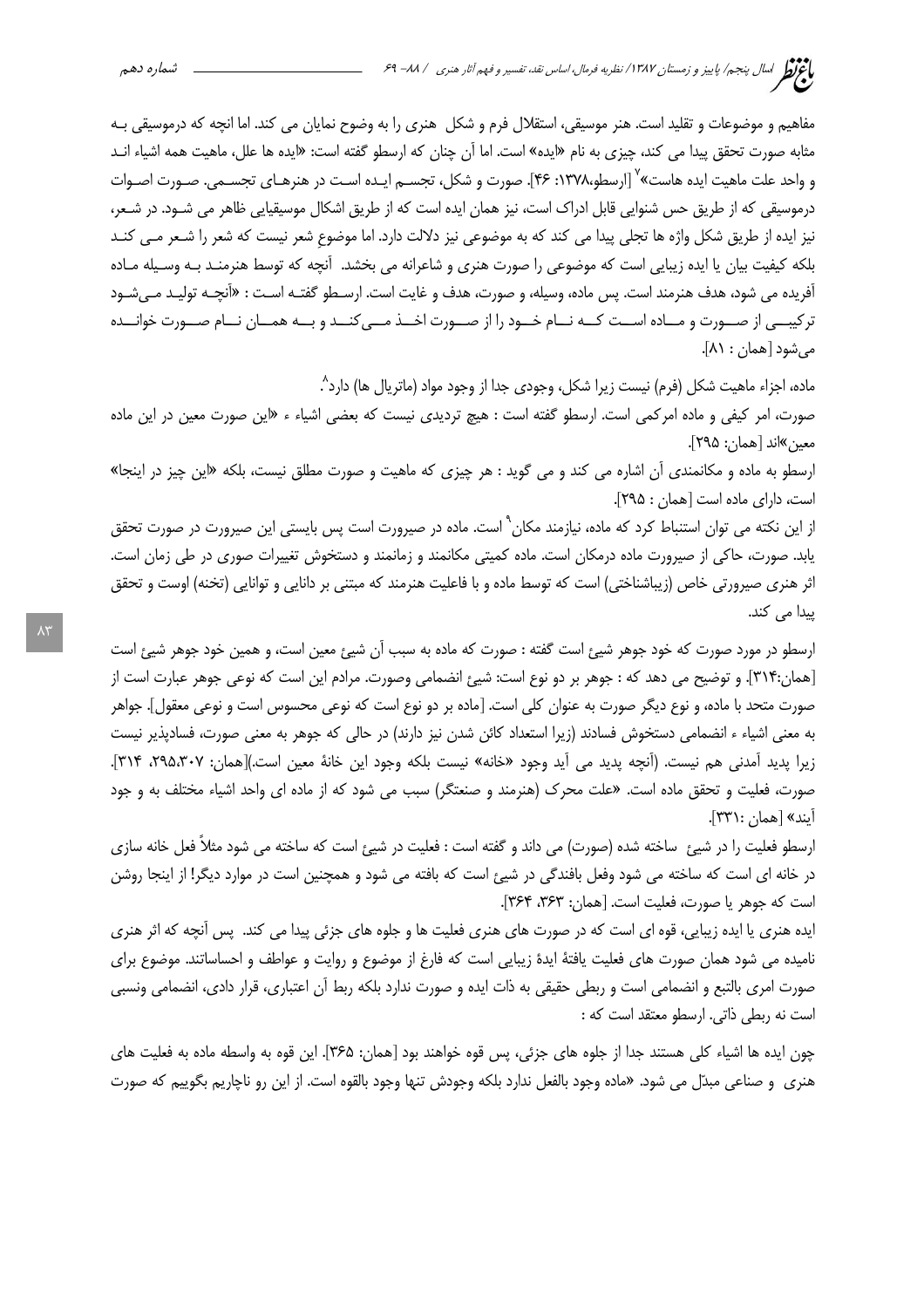یا شکل بیش از ماده استحقاق مبدأ بودن را داراست» [همان: ۴۱۸]. آنچه تغییر می پذیرد ماده است، و آنچه تغییر به آن می انجامد صورت است [همان: ۴۶۵]. علت غایی به علت صوری برمی گردد [همان : ۴۷۰]

باءتظر

اشیاء ء هنری حتی اشیاء یی که هنوز تحقق پیدا نکرده اند تجسم ایده اند زیرا ایده کلیتی بی انتها و قوه ای پایان ناپذیر است. ایده مبدأ تغییر ماده است و غایت تغییر ایده، تحقق صورت است. ایده قوهای است که به صورت محسوس توسط هنرمند در ماده، تشخص پیدا می کند. آثارهنری تشخص های متنوع ایده اند.

ارسطو گفته است : علل صوری با معلول های خود (آثار هنری) هم زمانند اما علل محرک مقدم بر معلول های خودهستند [همان: ۶۶۶ (۴۶۷).

پس هنرمند به مثابه علت محرک (یا علت فاعلی) مقدم بر علت صوری (اثر هنری) است چنانچه علت محرک، علت صوری، (فرم و شکل ایده زیباشناسانه) را تحقق بخشد، معلول او چیزی جز فرم و شکل هنری نیست.

ارسطو در كتاب سماع طبيعي (فيزيک)، صناعت (مهارت، تكنيک و تخنه) راعلت مقدم شيئ مي داند ونوشته است : انسان خانه رامي سازد از این جهت که معمار است، و معمار خانه می سازد از این جهت که دارای صناعت معماری است. این دومی (صناعت معماری) علت مقدم است [ارسطو، ١٣٧٨: ٧٠].

پس تخنه به معنی دانایی و توانایی هنری، مقدم بر شکل است و شکل، تجسم و صورت تخنه است که به اشکال خاص خود در هر اثر هنری (موسیقی، نقاشی، مجسمه سازی و …) تحقق های متنوع پیدا میکند. مبدد تحققهای متنوع، صور خیالی است که تخنيتس (technites = صاحبان تخنه) يا «تخنيسين» با تخنه آن ها را به صورت هاي محسوس در مي آورد.

در سماع طبیعی ارسطو کتاب هفتم، فصل سوم می خوانیم : وقتی که شیئ شکل معین می پذیرد ما آن شیئ را با نام ماده نمی خوانیم، مثلاً مجسمهای را مفرغ و شمع را موم و تخت را چوب نمی نامیم بلکه در مورد این ها اصطلاحاتی مشتق از نام ماده به كار مي بريم و آن ها را «مفرغي» يا «مومي» يا «چوبين» مي ناميم. با توجه به صورت و شكل شيئ، چيزي را كه صورتي خاص يافته است ديگر به نام ماده اي كه صورت درآن متجلي است نمي خوانيم [قبلي: ٣٠۶].

تمایز اشیاء ء به شکل و صورتشان است نه ماده ای که ازآن تشکیل شده اند. تفاوت آثار هنری با سایر اشیاء ء نیز بر اساس صورت و شکل و فرم آن هاست و نه چیزی دیگر! ارسطو بحث مهمی در ضد هنر نیز دارد. عنوان ضدهنر، عنوانی است که به «دادائیست ها»اطلاق می شود. خصوصاً به آثار «مارسل دوشان» <sup>(۱۰)</sup>. در «اخلاق نیکوماخس»کتاب ششم می خوانیم : حالت تفکر متوجه **عمل** غیر از حالت تفکر متوجه **ساختن** است و از این رو هیچ یک شامل دیگری نیست زیرا عمل کردن ساختن نیست و ساخت عمل نیست. معماری توانایی عملی است یعنی هنر (فن) است و ماهیتش حالت توانایی ساختن همراه با تفکر است، و هیچ توانایی عملی وجود ندارد که حالت توانایی ساختن همراه با تفکر نباشد و چنین حالتی که توانایی عملی نباشد وجود ندارد : و این سخن بدین معنی است که توانایی عملی (هنر یا فن) با حالت متوجه به ساختن که تحت راهنمایی تفکر درست قرار دارد، یکی است. همه هنرها (فنون) با «بوجود آمدن» سروكار دارند و به كار بردن هنر به معنى آزمودن و مشاهده اين است كه چيزي كه قابليت اين را دارد که به وجود آید یا به وجود نیاید و مبدأ وعلت بوجود آمدنش در سازنده است نه در آن چه ساخته می شود، چگونه ممکن است به وجود آید. هنر با چیزهایی که به ضرورت یا برحسب طبیعت وجود دارند یا به وجود می آیند سروکاری ندارد، این چیزها مبدا پیدایش خود را در خود دارند [ارسطو، ۱۳۷۸: ۲۱۳].

چون ساختن غیر از عمل کردن است، پس هنر به ساختن تعلق دارد نه به عمل. به یک معنی بخت و هنر با موضوعات واحد سروکار دارند چنانکه آگائون می گوید : «هنر بخت واتفاق را دوست دارد و بخت و اتفاق هنر را» توانایی عملی (هنر، فن) چنانکه گفته شد حالت متوجه به ساختن است که تفکر درست رهبریش می کند، و ضد هنر حالت متوجه به ساختن است که تفکر غلط راهنماییش می کند، و موضوع هر دو چیزهایی تغییر پذیرند. [قبلی : صص ۲۱۳-۲۱۴].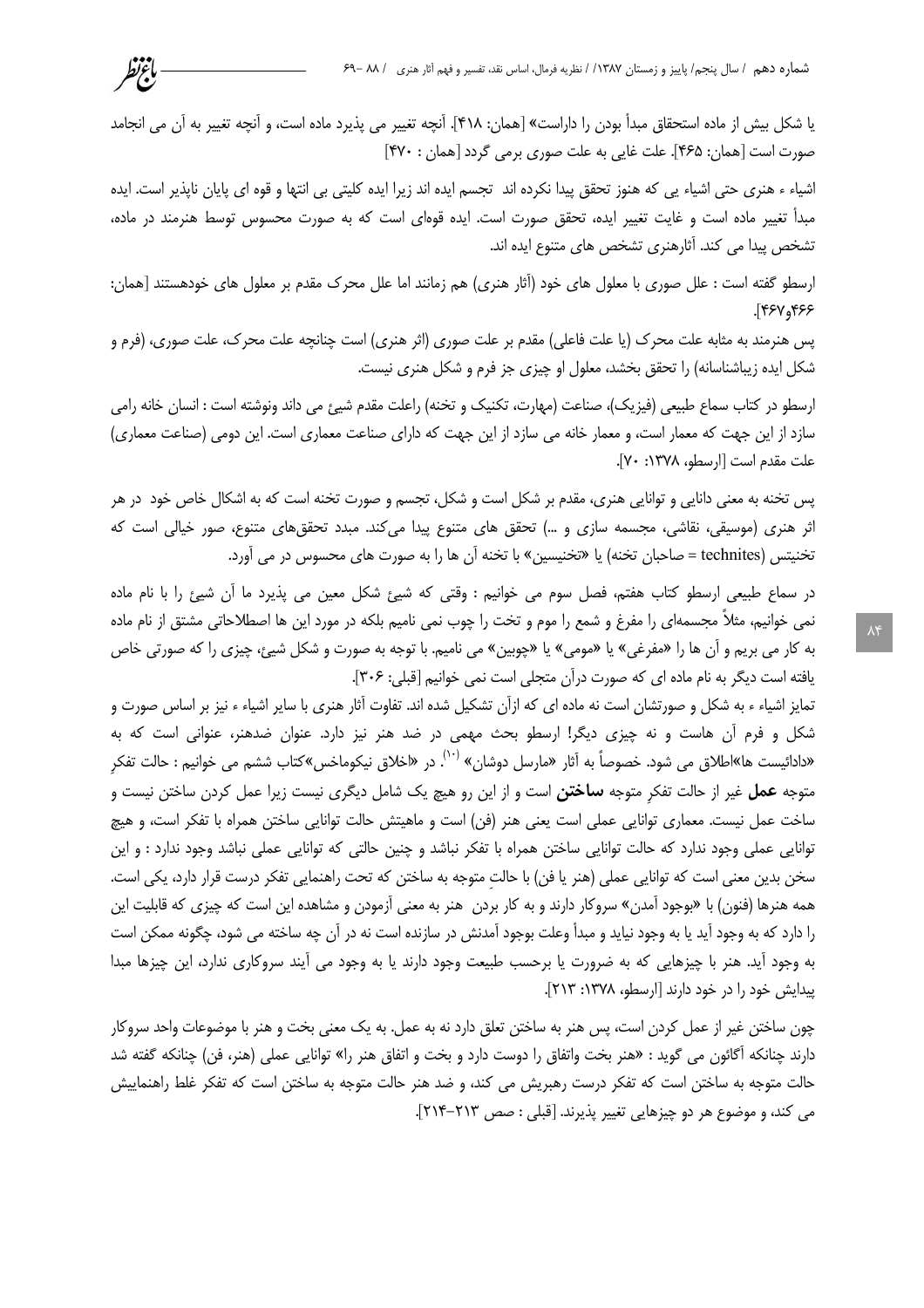در توانایی عملی (هنر، فن) استادان کامل را بهره ور از «حکمت»'<sup>۱</sup>می دانیم. مثلاً فیدیاس [phidias مجسمه ساز یونانی درقرن پنجم ق.م.] را در هنر ساختن مجسمه های سنگی و پولوکلت [polyklet مجسمه ساز یونانی معاصر فیدیاس] را در ساختن مجسمه های فلزی. در این مورد مراد ما از «حکمت» کمال استادی در هنر است.

حکمت نظری باید عقل شهودی پیوسته با شناخت علمی باشد : شناخت علمی عالیترین و شریفترین موضوعات، و به عبارت دیگر، علم كامل [همان، ٢١٩].

ابداع اثر هنري، معطوف به توانايي عملي (هنر، فن، تخنه) است. اين توانايي بدون تحقق صور خيالي در ذهن هنرمند كه تجسمي از ایده زیبایی است، میسر نمی باشد. پس توانایی با دانایی وتفکر همراه است.

هنرمند (سازنده ای که شی هنری را به وجودمی آورد و موجودیت می بخشد) مبدأ اثر هنری است ِ هنر به ساحت ساختن ِ تعلق دارد و تفکر درست، رهبر هنر است. منظور از تفکر درست، درک معقول زیبایی و مثال (ایده) زیبایی است و ابداع صور خیالی بر اساس درک معقول صور مثالی ! که همانا ایجاد اثر هنری در کمال استادی است. هنرمند شیئ هنری (فرم وشکل) را می سازد تا ایدهٔ زیبایی را مجسم کند. موضوع و پیام و روایت و بیان احساسات، فرع بر شیئ هنری است. هنرمند موضوع را نمی سازد بلکه شکل و فرم را می سازد که گاه دلالت برموضوع دارد و گاه ندارد. فرم در تاریخ هنر و زیباشناسی از جمله اصطلاحاتی است که جامعیتی فراگیر در مباحث مربوط به نقد هنر، تعریف هنر، زیبا شناسی دارد. تا آنجا که هنر را «فرم ناب» نامیده اند.

## نتيجه گيري

صورت یا فرم هیاتی است که نحوه ظهور ماده را نشان می دهد. ماده به انحاء مختلف می تواند اشکال کیفی وکمی متفاوتی پیدا کند. اما تنها بعضی از کیفیت های صوری است که کیفیت های هنری نامیده می شوند. این کیفیات هنری از محدودیت های زمانی و مکانی فارغند زیرا اگر کیفیات زیباشناختی صورت براساس احساس تبیین شود، احساس امری وابسته به زمان و مکان است. این وابستگی منشأ کثرات در احساسات می شود که فاقد وحدتی اصیل می باشند.

در این صورت، احساسات در فعلیتهایی که بر ضد هم هستند، ظهور پیدا می کند و در نهایت، سلیقهها و احساسات مغایر، حوزه های زیباشناسی نسبی را به وجود می آورد. تحلیل فرم یا شکل بر اساس روش های عقلی و منطقی می تواند مانع دخالت احساسات در داوری زیبا شناختی شود. زیبا شناسی صورت ها براساس شهودات عقلی امکان پذیر است. قواعد مربوط به زیباشناسی صورت ها بایستی به شکل روشن زیباییهای احساسی را از زیبایی های معقول وشهودی تفکیک کند. هم زیبایی های معقول وهم زیباییهای مشهود، و هم عواطف و زیبایی های حسی — احساسی هنرمند و هم تعهد و رسالت انسانی — اجتماعی او، در تحقق، نیازمند آفرینش شکل هنریاند. تخیل خلاق هنرمند برای هر موضوعی، خواه احساسات و عواطف و خواه تعهد و رسالت اجتماعی، صورخیالی می آفریند. ماده بیان در آفرینش های هنری بایستی شکل مطابق با صورت های خیالی هنرمند را بپذیرد و به عبارتی قابلیت شکل پذیری صور خیالی را داشته باشد. در این صورت منطقی، از طریق ابداع فرم هنری است که هنرمند می تواند به مضامین و موضوعات و تجربیات خویش شکل محسوس هنری بخشیده و آن ها را برای مخاطب، ملموس و قابل دریافت کند. فرمهاي ذهني (مفهومي) يا eidos با مبدّل شدن به morphe ياهمان forma كه مطابق واژه انگليسي form است، نمود عيني و ملموس پیدا می کنند. چیزی که از طریق مشاهده برای ذهن مخاطب، علاوه بر جنبه زیباشناختی، دلالت های محتوایی و رسالت و تعهد هنرمند را نيز تحقق مي بخشد.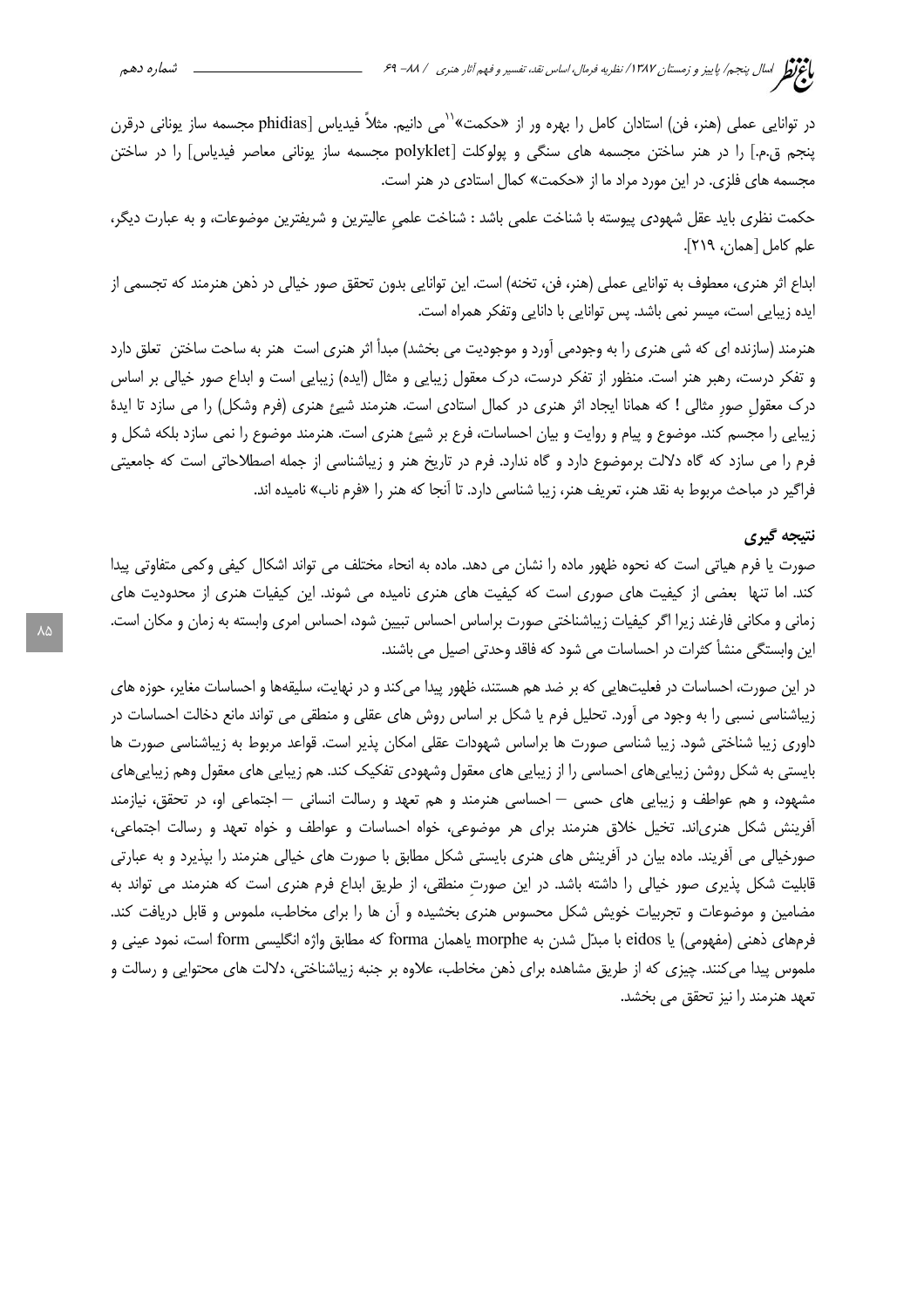# پي نوشت ها

١. كوكلمانس اين نظر را از كتاب فلسفه هنر هيدكر، نوشته فريدريش فن هرمان، به نشاني HW.36(47-48)cf.FVH,150-166 «هیدگر، راه های گیلی» نقل کرده است.

باعرتط

- ۲. بنگرید به مقالات :«اصالت متن به مثابه مرجع نقد و تفسیر» و «پرسش از چیستی هرمنوتیک و مسائل آن» نشریه علمی — پژوهشی باغ نظر شماره های ۵ و۷ بهار و تابستان ۱۳۸۵ و بهار و تابستان ۱۳۸۶.
- ۳. اگر در مسمط منوچهری از مطلع خیزید و خز آرید که هنگام خزان است، دو صامت (خ) و (ز) خواننده و شنونده را به یاد خز و خزان می اندازد، منتقد نباید فراموش کند که چنین تکراری در این دوصامت تنها در بیت اول بارز است و در بقیه ی ابیات نیست. زیرا آنچه باید گزندگی و سوز و سرما را به خواننده القا کند، صامت تکراری (ز) است که یادآورد به هم خوردن دندان ها در سرما است و ضرورتاً ربطي به (خز) ندارد.

نگاه کنید به: دکتر دره دادجو، «نقد نقد» کتاب ماه هنر، ماهنامه تخصصی اطلاع رسانی و نقد وبررسی کتاب، شماره ۱۲۵ بهمن،  $Y^{\varphi}$  ۱۳۸۷، ص $Y$ 

۴. From یعنی هیات کلی شیئ، shape یعنی شکل به معنی صورتی مشخص از فرم.

و در متن صرفاً به صورت (ت ص ص) فهرست خواهند شد.

فرم، كلي و ثابت است اما شكل، أن صورت يا فرم كلي را به انواع [اشكال] متنوعي، تشخص مي دهد. مبدأ انواع شكل ها، فرم كلي و نخستين هر شيء است.

هر نوع نشانه ای در هیات شکل و صورتی اختصاصی ظاهر می شود. همهٔ اشیاء ء دارای شکل اند.شکل هر شیئ از فرم کلی همان شیئ نشأت گرفته است. همه كوه ها از فرم كلي كوه شكل گرفته اند. هر درختي از فرم كلي درخت و هر موجي از دريا، از فرم كلي موج و هر فرد آدمی ًاز هیأت کلی (فرم کلی) آدمی، شکل گرفته است. فرم هیاتی کلی است و مصادیق ِ جزیی و متنوع آن، شکل نامیده می شود. تمام آدمیان علی رغم تفاوت هایی که در چهره با یکدیگر دارند، در کلیت فرم چهرهٔ آدمی (صورت) با هم مشترکند تفاوت در اشکال (شکل های متفاوت چهره) قابل مشاهده است. در سخنوری نیز تفاوت در اشکال گویش است. همواره فرم و شکل است که کیفیات زیباشناختی را به صور متمایز، مشخص می کند. از طریق فرم و شکل است که مفاهیم در ذهن تحقق یافته و یا درک مفاهیم، امکان يڏير مي شود.

۵. در کتاب فلسفه تکنولوژی، دن آیدی تحت عنوان «هنر و تکنولوژی» نوشته است : تخنه نحوی انکشاف است .تخنه از هر آن چیزی کشف حجاب می کند که خود، خود را فرا نمی آورد و فراروی ما قرار ندارد، چیزی که گاهی چنین وگاهی چنان می نماید و گاهی چنان می شود (ت ۲۹۵ ص۵۱) [کلیه نقل قول های «پرسش از تکنولوژی» به کتاب زیر ارجاع دارد.

David Krell (ed) Martin Heidegger: Basic Writings, Harper and Row, publishers, 1977.

«تخنه نه تنها کار و مهارت دستی صنعتگر رامشخص می سازد، بلکه افزون بر این نامی است برای هنرهای فکری و هنرهای زیبا، تخنه به فرا – آوردن تعلق دارد، به پوئیسیس، تخنه امری شعری است.»

(ت٣٩۴) پوئيسيس هم ساختن است هم فرا — آوردن، اما فرا — آوردن حضور بخشيدن است و در نتيجه حقيقتي كنشي است. تخنه در نظرقدما با اپیستمه (episteme) یا نحوی از حقیقت به عنوان فراخواندن، با حضور مرتبط است.تخنه چیزی را منكشف می كند یا به حضور می آورد که ممکن است (ص۵۴) تخنه همان فعل ساختن است.(ص۵۷)

هیدگر در فصل چهارم کتاب فلسفه تکنولوژی تحت عنوان «معماری قدیم و تکنولوژی جدید» نوشته است:

فراآوردن به زبانی یونانی تیکتو( tikto= $f$ tKW) خوانده می شود. تکنیک، تخنه ( $\mathcal{T}\text{ex}\mathcal{U}\,\eta$  ) به tec که ریشهٔ این فعل دارد، برای يونانيان اين كلمه نه به معناي هنر است و نه به معناي حنعت (دستي)، بلكه [به معناي اين است كه]: چيزي همچون اين يا آن، به اين نحو يا آن نحو، در امر حاضر به ظهور آورده شود. يونانيان به تخنه، به فراآوردن، به مثابهٔ به ظهور درآوردن می انديشند. (ص ١۵١–١۵٢).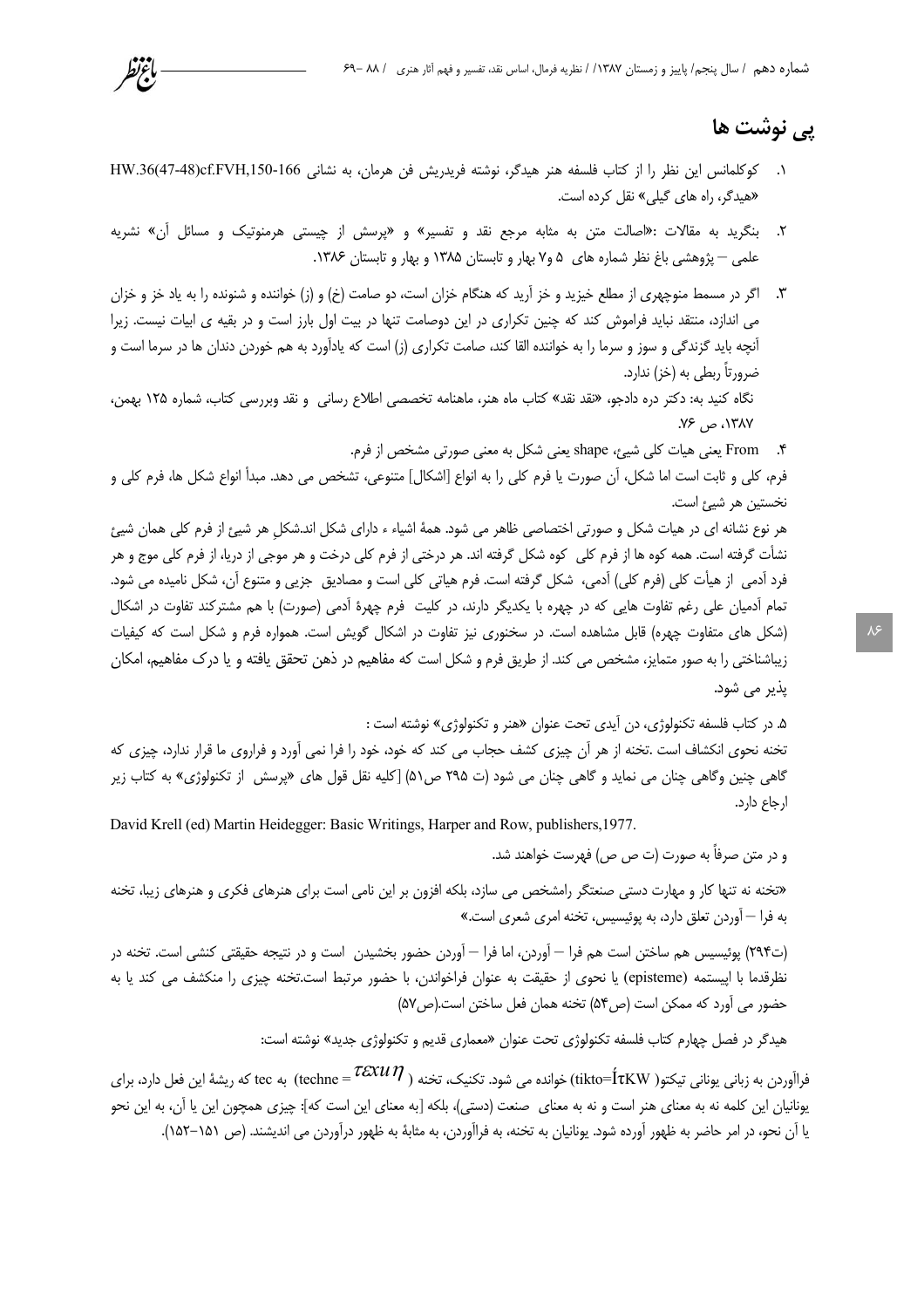۶. در یادداشت های صفحه ۱۹۲ کتاب ارسطو و فن شعر می خوانیم

شاعر فقط به خاطر این سخن موزون می گوید، شاعر نیست و بنا به این هر سخن موزون را شعر نمی توان خواند، ارسطو نظیر این قول را در جای دیگر فن شعر نیز می گوید هرچند در فن خطابه، شعر را عبارت از کلام موزون می داند [زرین کوب]

وزن به تنهایی تعیین کننده ماهیت شعر نیست بلکه از جمله لوازم شعر است که با مجموعه ای دیگر از لوازم شعر، سخن شاعرانه (شعر) را تحقق می بخشد. در کتب مربوط به شناخت شعر وشعر چیست و بحث در ماهیت شعر از جمله کتب نظریه پردازان روس تحت عنوان فرمالیسم و ادبیّت دراین زمینه بحث شده است.

۷– در ترجمه های انگلیسی به جای «ایده» بیشتر کلمه Form را به کار می برند که اصلاً به معنی شکل و صورت است (ارسطو (۱۳۸۷) ما بعد الطبيعه، ترجمه محمدحسن لطفي، تهران،انتشارات طرح نو، ص ۴۳، پاورقي مترجم)

٨– نگاه كنيد به بحث ارسطو در صفحه ٢٩٣، مابعد الطبيعه، ترجمه محمدحسن لطفي تبريزي.

۹– در مورد مکان، نگاه کنید به بحث ارسطو در سماع طبیعی (فیزیک) کتاب چهارم، فصل یکم تحت عنوان آیا مکان وجود دارد؟ صفحات ۱۳۷ تا۱۴۰، ارسطو ذيل عنوان آيا مكان ماده است يا صورت؟ نوشته است: مكان عبارت است از صورت يا شكل هر جسم كه مقدار يا مادة مقدار از طریق أن محدود می شود، زیرا مرز و نهایت هر جسم شکل أن است. مکان شیئ صورت أن است.(صفحه ۱۴۲ سماع طبیعی) ادامه بحث مكان ازكتاب چهارم فصل چهارم در صفحات ١۴٨ تا ١۵٩ آمده است.

۱۰– در مورد دادائیست ها و مارسل دوشان، نگاه کنید به کارول، نوئل (۱۳۸۶) درآمدی بر فلسفه هنر مترجم :صالح طباطبایی، تهران، انتشارات فرهنگستان هنر، صفحات ۳ تا ۵ در دفاع از آثار «جان کیج» [خصوصاً ۴ دقیقه و ۳۳ ثانیه سکوت] و نظریه لویی آراگون وبازی ویرانگری در هنر و صفحات ۲۸۳ تا ۳۰۱ در مورد آثار دوشان که ضد زیبایی شناسانه بودن هنر پیشرو را مورد تمجید قرار می دهد.

همچنین به صفحات ۳۲۶ (آثار رابرت راوشنبرگ) و صفحه ۳۴۵ نمونه آثاری که ضد هنر نامیده می شود. نظریات فتوریست های ایتالیا در این زمينه قابل توجه است.

۱۱– حکمت Sophia در زبان عادی و روزمره یونانی، هم شامل کمال هنرمندی درکارهای دستی و هنرها بود (هنرهای تجسمی و شعر) وهم شامل عالى ترين شناختها.